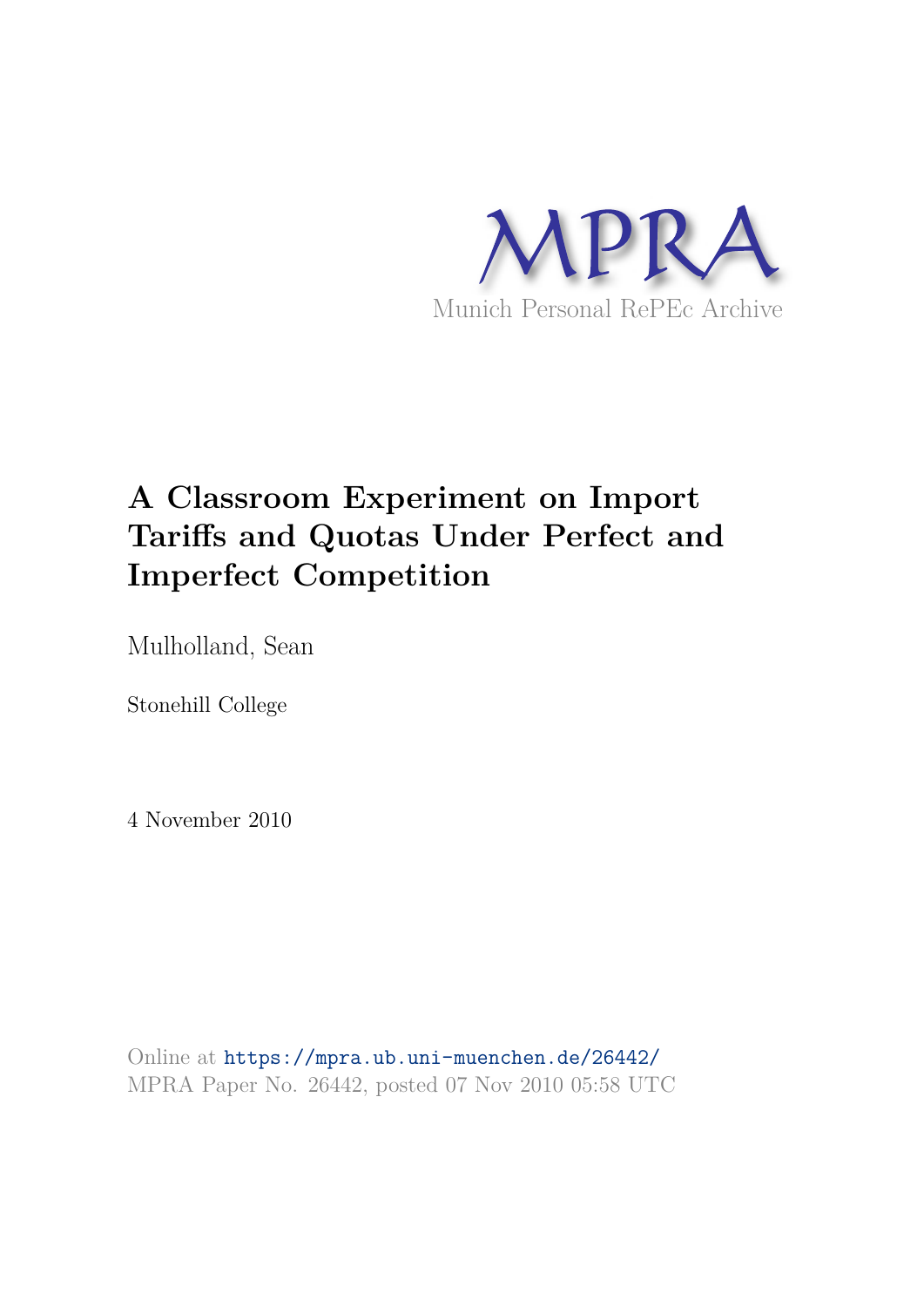#### **A Classroom Experiment on Import Tariffs and Quotas Under Perfect and Imperfect Competition\***

Sean E. Mulholland Associate Professor of Economics Department of Economics Stonehill College

November 4, 2010

#### **Abstract**

This manuscript develops a classroom experiment on international trade that is suitable for undergraduate intermediate macroeconomics, international trade, and international finance courses. Students representing buyers, in a small home country and foreign country, and sellers, both home and foreign, participate in a double-oral-auction to determine the price and level of international trade. By imposing tariffs and quotas and altering the structure of the home market from one of perfect competition to one of imperfect competition, the students experience the importance of market structure when seeking to determine efficiency effects of import tariffs and quotas.

JEL Codes: A22, C91, D43, F11, F12

<u>.</u>

Keywords: experiments, trade, quota, tariff, imperfect competition

#### **\*\*\*PRELIMINARY DRAFT, DO NOT CITE WITHOUT PERMISSION.**

<sup>\*</sup> This manuscript represents phase three of the Teaching Innovation Program (TIP) sponsored by the Committee on Economic Education of the American Economic Association and funded by the National Science Foundation. I would like to thank William Walstad, Mark Maier, and Denise Hazlett for facilitating the Chicago 2006 TIP seminar. I also thank Denise Hazlett for serving as my mentor for class room experiments module in the TIP program. This research was supported by a Pedagogy Travel Grant through Stonehill College's Center for Teaching and Learning. Angela K. Dills also deserves recognition for her comments and support. Errors or deficiencies that have survived this counsel are most assuredly mine alone. Corresponding author: Sean E. Mulholland, Associate Professor of Economics, Department of Economics, Stonehill College, 320 Washington Street, Easton, Massachusetts 02357: smulholland@stonehill.edu.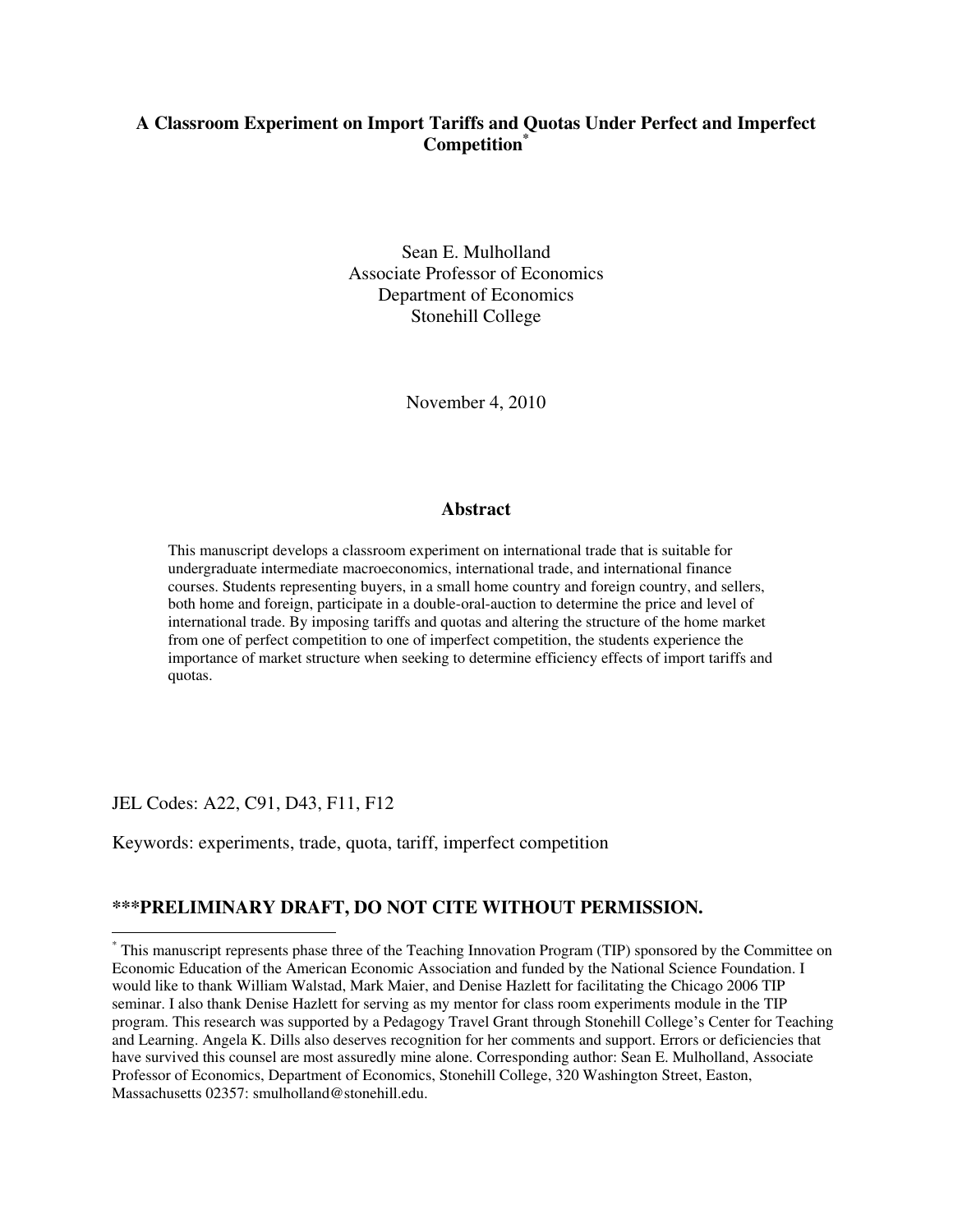#### **I. Introduction**

 $\overline{a}$ 

 Undergraduate students who have recently completed a principles of economics sequence often have a cursory knowledge of the "law of one price." They can usually recall how the movement from closed to open trade lowers the price in one country while raising the price in the other. What students often struggle with is the mechanism by which tariffs and quotas alter both the behavior of consumers and producers. Furthermore, many students fail to grasp the role of market structure in defining the incentives faced by consumers and producers. Experiencing the mechanism firsthand through a class experiment enhances the likelihood that students gain and, most importantly, retain a more thorough understanding of tariffs and quotas under different market structures.

 This manuscript describes a class room experiment that can be used in intermediate macroeconomics, international trade, and international finance courses to help student think more clearly about the effects of tariffs and quotas under various types of market structures. This experiment focuses on how under imperfect competition in the home market, an import quota results in higher prices and lower quantity than an import tariff.

 In a small country with perfect competition, tariffs and quotas alter the incentives faced by consumers and producers similarly. Under the assumption that quotas are uniformly assigned across foreign producers, import tariffs and quotas both affect price, quantity, home producer surplus, and home consumer surplus similarly.<sup>1</sup> However, if the home market is imperfectly competitive, say for instance it is home to a single, non-discriminating monopolist, an import quota leads to higher prices and lower quantity for the home country consumers than an import tariff. This is because once an import quota is exhausted; the remaining demand is met by the

<sup>&</sup>lt;sup>1</sup> Foreign producer surplus, however, is different depending upon both whether a tariff or quota is used and how each are implemented.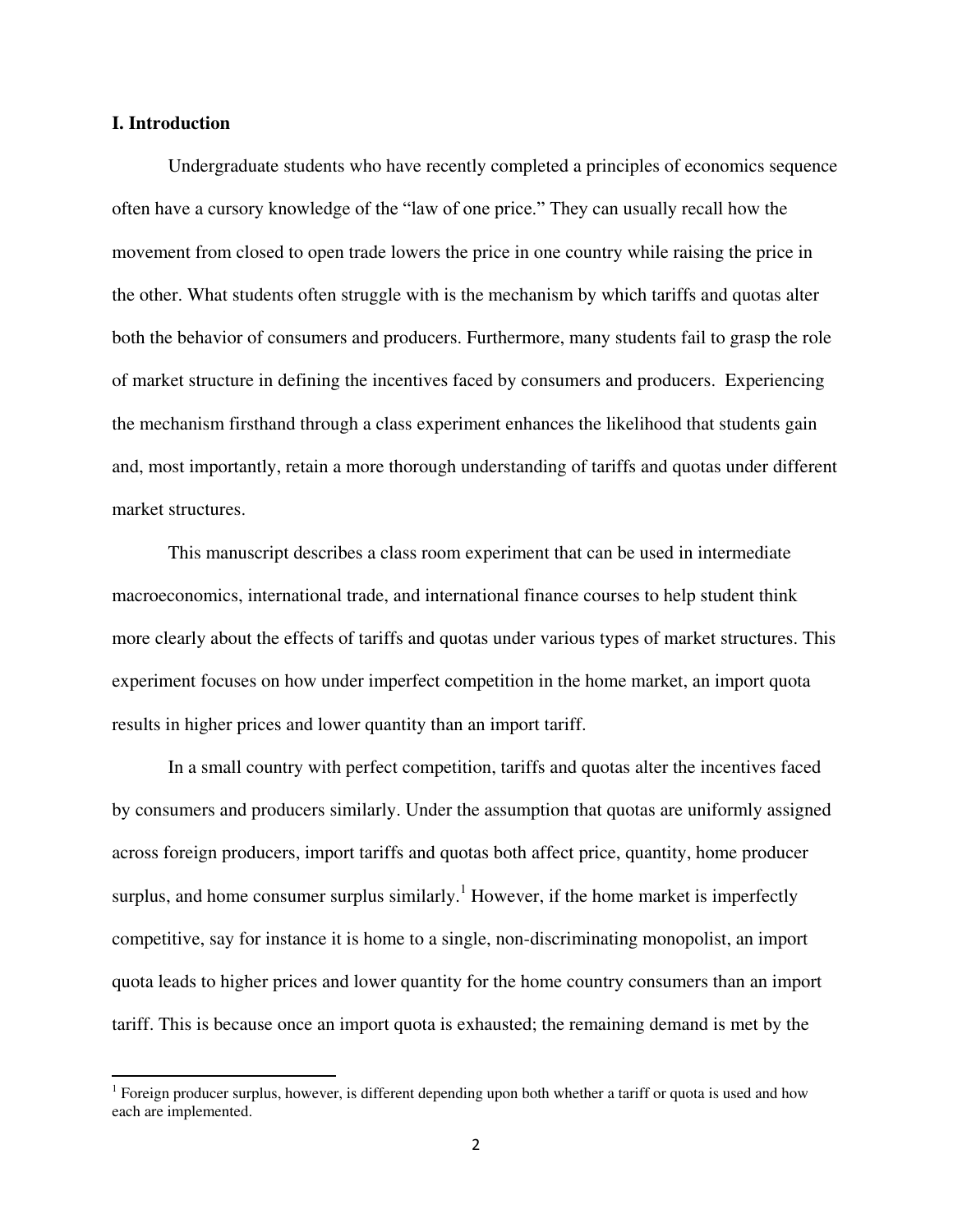home monopolist which sets the quantity that maximizes profits. Under a tariff the monopolist continues to face a constant, though higher, marginal revenue curve and must compete with the foreign producers for each and every consumer.

 Students play the roles of consumer and producer in both the home and foreign markets. The students' goals are to maximize their producer surplus if they are producers or consumer surplus if they are consumers. Ideally, students participate in two to three double oral auction periods in each round, making sure to record their agreed to prices and quantities. Each new round begins with the introduction of a new tariff, quota, or alternative market structure.

In the first round, students can only trade with producers or consumers within their own country. In the second round, students are allowed to trade with both home and foreign consumers and producers. In the third round, the home country places a quota on the imports; in the fourth round the home country then institutes a tariff. With the import tariff still in place, the fifth round alters the market structure by combining all producers in the home country so that they become a single, non-price discriminating monopolist. The sixth and final round replaces the tariff with the quota. At the end of the experiment, students can be rewarded for the highest level of producer and consumer surplus respectively from rounds one through four.

 The experiment reinforces several important theoretical findings to students. First, like experiments by Hazlett (1999) and many others, students experience the law of one price as individual country specific prices adjust to the "world price" once exchange between consumers and producers in both countries is allowed. The experiment demonstrates how open trade increases total gains from trade, and yet, results in the reduction of surplus for some traders. Second, students experience how a tariff and quota alter the possible level of exchange from the point of view of domestic and foreign consumers and producers. They learn that, under perfect

3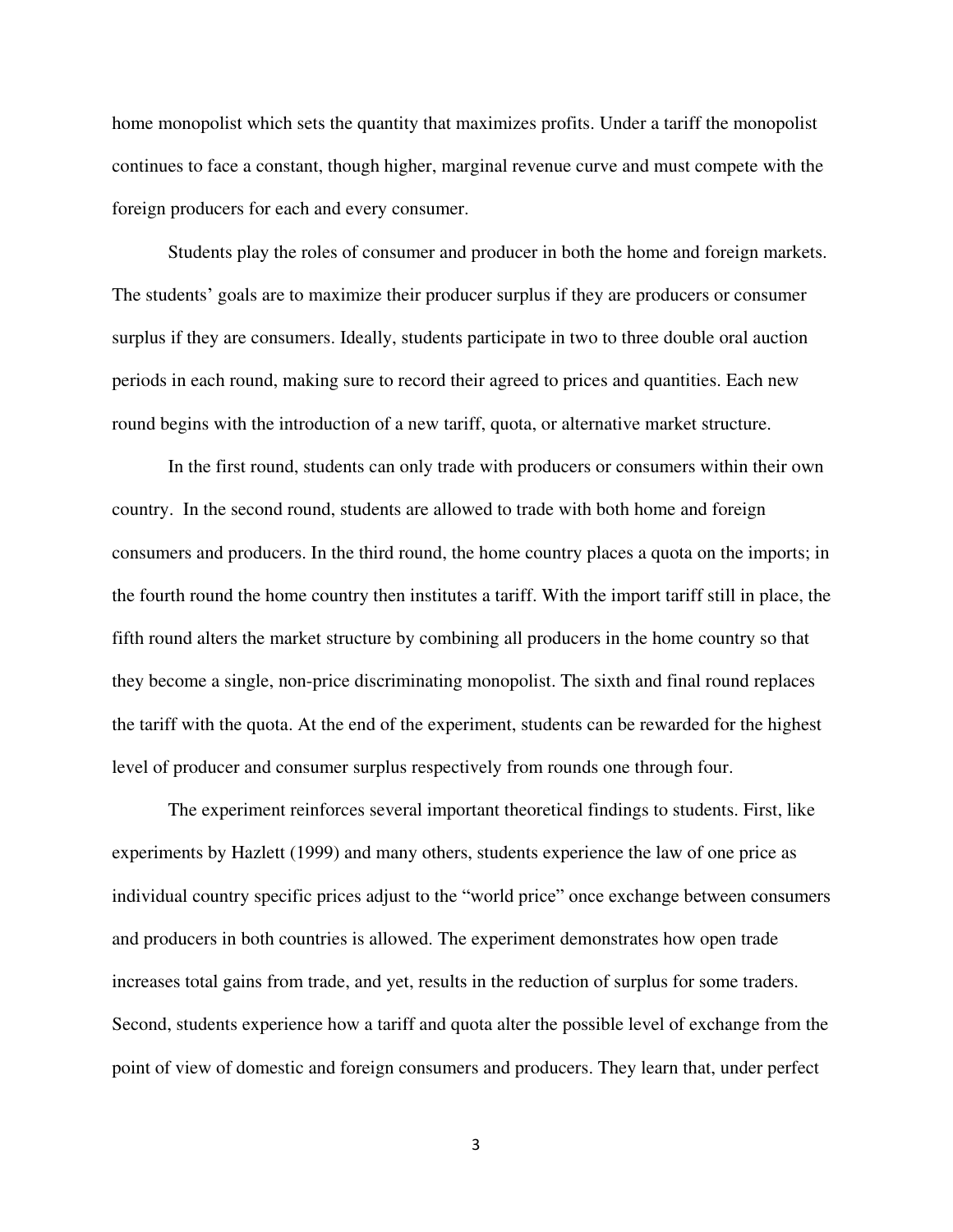competition, tariffs and quotas have similar effects, reducing home consumer surplus and raising home producer surplus by raising the price paid for foreign imports.

 Altering the structure of the home production market from many sellers to a single nonprice discriminating monopolist enhances students' understanding of how and why a quota results in higher prices and lower quantity than a tariff. By experiencing the changes in the incentives, students gain firsthand knowledge of how a home single non-price discriminating monopolist is able to restrict quantity and thus raise prices once the foreign producers' quota has been exhausted. After the experiment, many of these concepts and ideas are brought to the surface through a series of discussion questions.

#### **II. Preparation**

Before conducting the experiment, print the participant instructions shown in Appendix A and the buyer and seller information sheets found in Appendix B. The experiment is designed for 16 or more students. For classes of 16 to 48 students, see Appendix C for the number of students who should be assigned as home buyers, home sellers, foreign buyers, and foreign sellers. Although the example below uses 24 students, the results can be scaled up or down depending on the class size.

For a class of 24 students familiar with double oral auctions markets, this experiment and discussion should take about 40 minutes if each of the six rounds consists of only one five minute trading period. If each round consists of two five minute trading periods, the experiment and discussion should take about 75 minutes. If class time is a constraint, this experiment can easily be split into two class periods: one on the effects of tariffs and quotas under perfect

4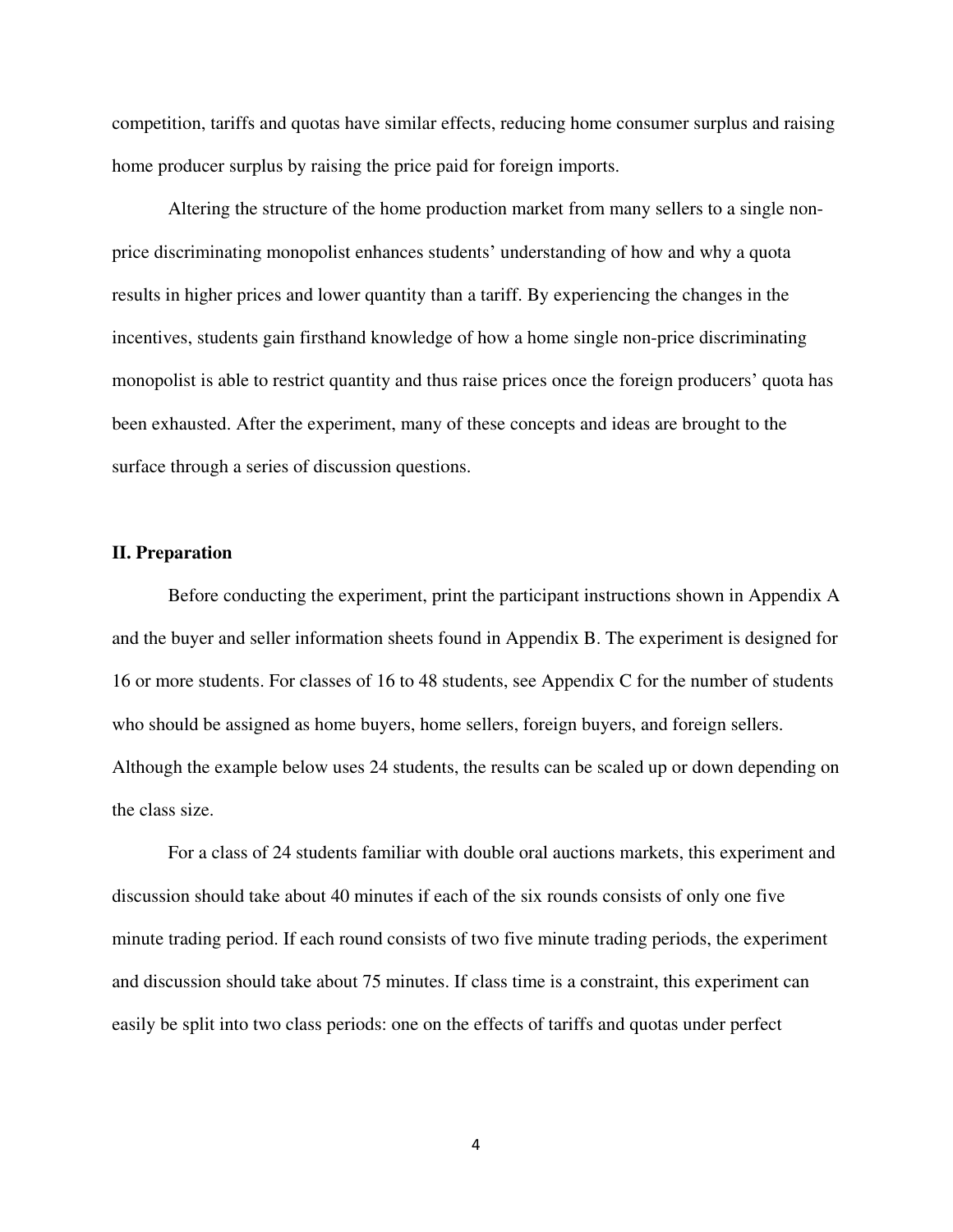competition and the second focused on the effects of tariffs and quotas under imperfect competition.

#### **III. Experiment Details**

Students are given the instructions on how to conduct a double oral auction market. $2$ They are initially divided into two separate double oral auction markets for the same hypothetical good. Each market represents a separate country, the home country or the foreign country. Each sheet lists whether the student is a citizen in the home country or the foreign country. Examples of the buyer and seller sheets can be found in Appendix B. Students that are sellers are given marginal cost schedule sheets. Each sheet lists the marginal cost of producing each unit of the fictitious good. Students that are consumers receive marginal value schedule sheets. Each sheet lists the marginal value received from consuming each unit of the hypothetical good. In the initial round, a trade barrier prevents any exchange between countries. Each market will arrive at a unique equilibrium.

In home country, the consumer sheets consist of the integer values along the demand curve of  $p_h = 10 - q_h$ . Each home producer is given a marginal cost sheet for integer values associated with a marginal cost curve of  $p_h = q_h$ . In the foreign country, consumers are given the same integer values as the home consumers:  $p_f = 10 - q_f$ . The foreign producers, however, are given a constant marginal cost; each foreign firm is given a marginal cost curve of  $p_f = 2$ . In autarky, the home economy ends up with an equilibrium of price of 5 ( $p_h = 5$ ) and a quantity of 5 units  $(q_{i,h} = 5)$  per home firm or per home consumer. The total quantity consumed will be equal

<u>.</u>

<sup>&</sup>lt;sup>2</sup> See Appendix A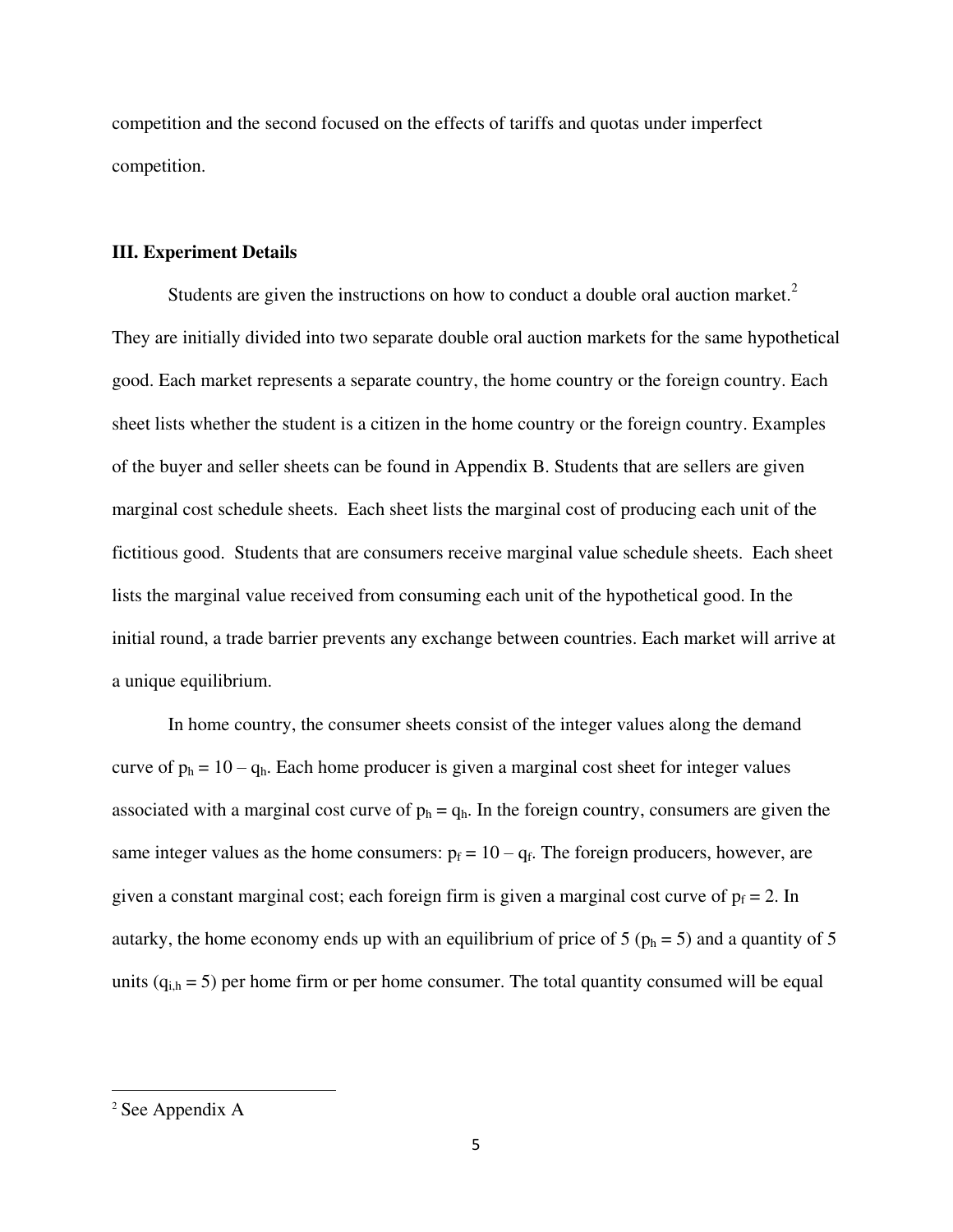to  $Q_h = (n/4)^* q_{i,h}$  where  $n_h$  is the number of students in the class. So, as shown in Figure 1, for a class of 24 students  $Q_h = (24/4)^* 5 = 30.^3$ 

Producers report the Buyer ID, the total number of units sold to each buyer, and the total revenue receive from each buyer. The instructor records the transactions for all home and foreign country participants separately so that participants can see any differences between the two counties. During each round, while conditions are held constant, the instructor will grant students two or three trading periods in order to give participants the opportunity to find a stable equilibrium.

#### Figure 1



#### **Home Supply and Demand**

<u>.</u>

<sup>&</sup>lt;sup>3</sup> These graphs are step functions because traders cannot buy or sell fractions of a widget. The graphs are created using a program created by Jim Murphy (2004) and downloaded from his website.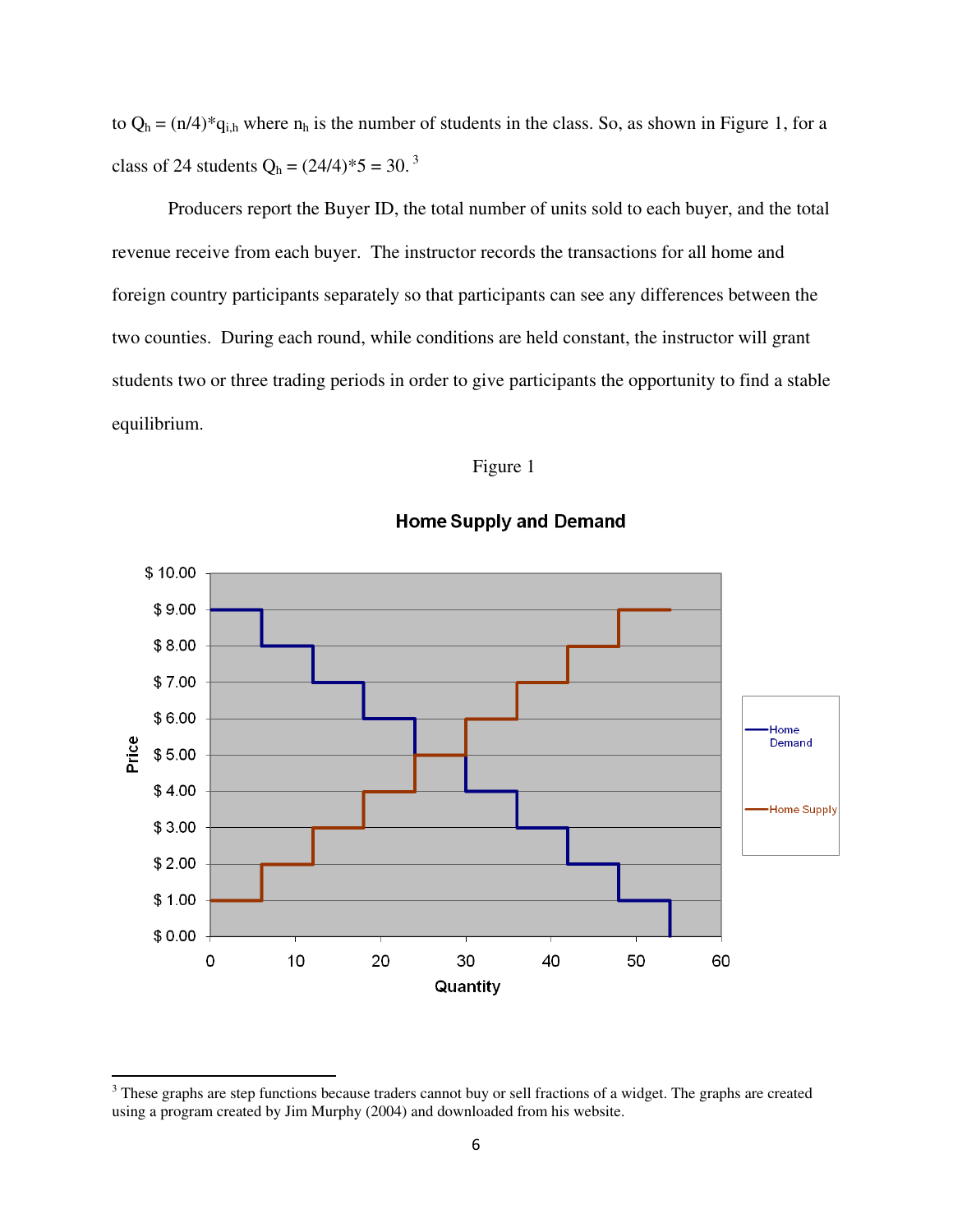In the foreign country, each firm will supply  $q_{i,f} = 8$  at a price of  $p_f = 2$ . As shown in Figure 2, for a class of 24 students, the total quantity sold in the foreign country will be  $Q_f$  =  $(24/4)*8 = 48$  units. The higher production costs in the home country result in a higher price  $(p_h=5 \text{ versus } p_f=2)$  for the hypothetical good than that in the foreign country.

#### Figure 2



**Foreign Supply and Demand** 

To begin the second round, the instructor announces that buyers and sellers can trade with those in either country. As shown in Figure 3, once trade is opened, the world price predicted by theory is  $p_w = 2$ . With a world price of 2, the quantity sold by home producers will be  $q_h = 2$  each, for a total of  $Q_h = 12$ . Foreign producers will sell  $q_f = 8$  each, for a total of  $Q_h =$ 84. The total quantity sold,  $Q_w$ , will be 96 units. Again give the participants a few trading periods before announcing a new round so that a stable equilibrium price and quantity is established.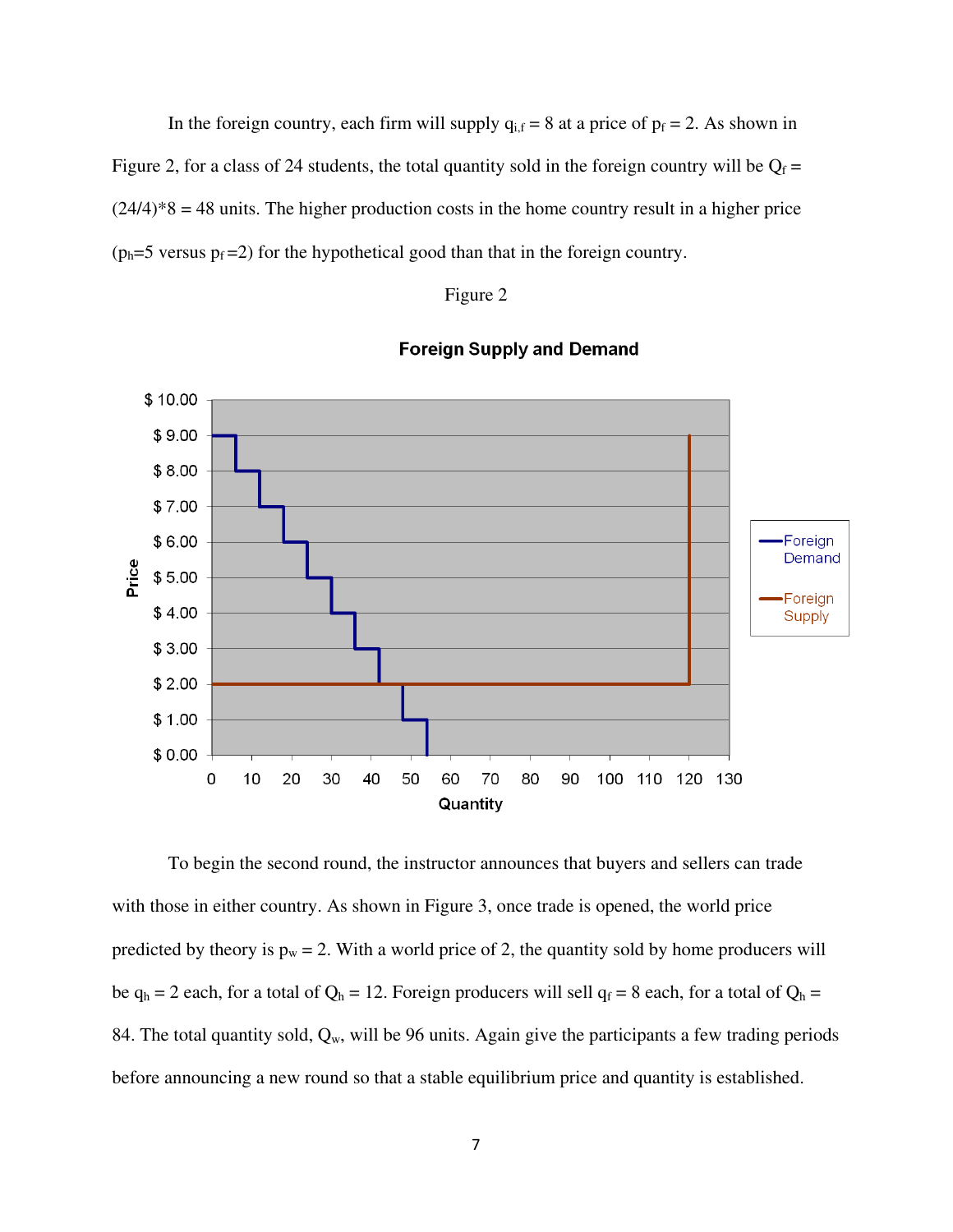



## **World Supply and Demand**

 Begin the third round by announcing that due to the loss of customers by home producers, the home country imposes a quota of 2 units per foreign producer (or a total quota equal to 2\*number of foreign firms). Thus continuing with our class of 24 students, the foreign firms can now sell 2 units each for a total of  $Q_f = 12$  to the home buyers, while the six home suppliers can now sell 4 units each for a total of  $Q_h = 24$  units. Thus, as shown in Figure 4, theory predicts that a total of 36 units will be consumed by home consumers.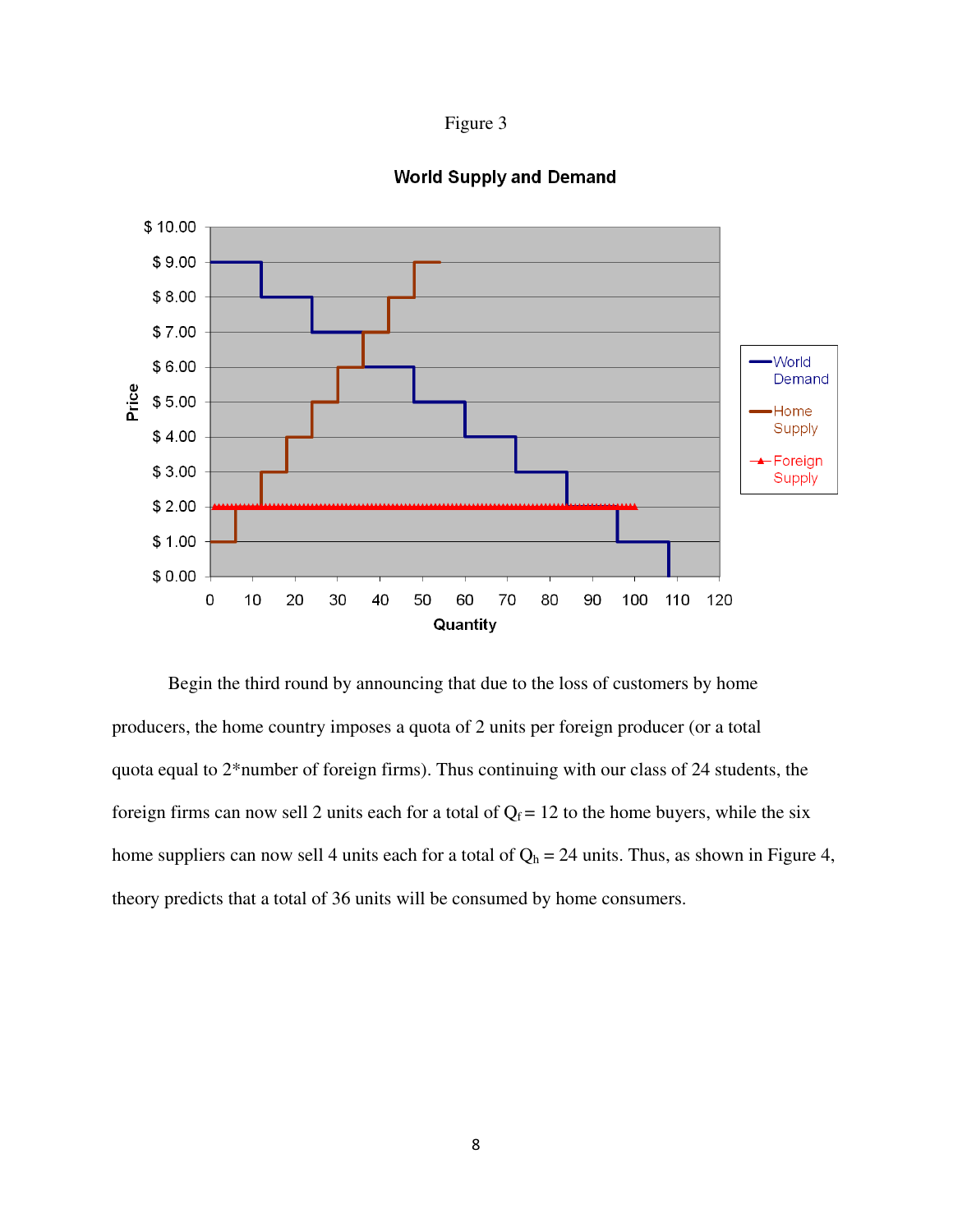



#### **Home Supply and Demand w/Quota**

In the fourth round, the country switches from a quota to a tariff to determine if the effects of a tariff are any better or worse at protecting the domestic producers. Unlike before, any foreign producer can now choose to sell in the home market as long as they are able to pay the tariff amount and cover their costs of production. Instead of eliminating parts of the supply curve, relative to the free trade condition, the tariff simply shifts the entire foreign supply curve up by two dollars. Shown in Figure 5, the tariff of \$2 per unit results in a higher marginal cost for foreign producers of  $p_f = $4$ . The equilibrium price and quantity under a tariff is the same outcome as the quota:  $Q_h = 24$  units,  $Q_f = 12$ , with a total of 36 units consumed by home consumers.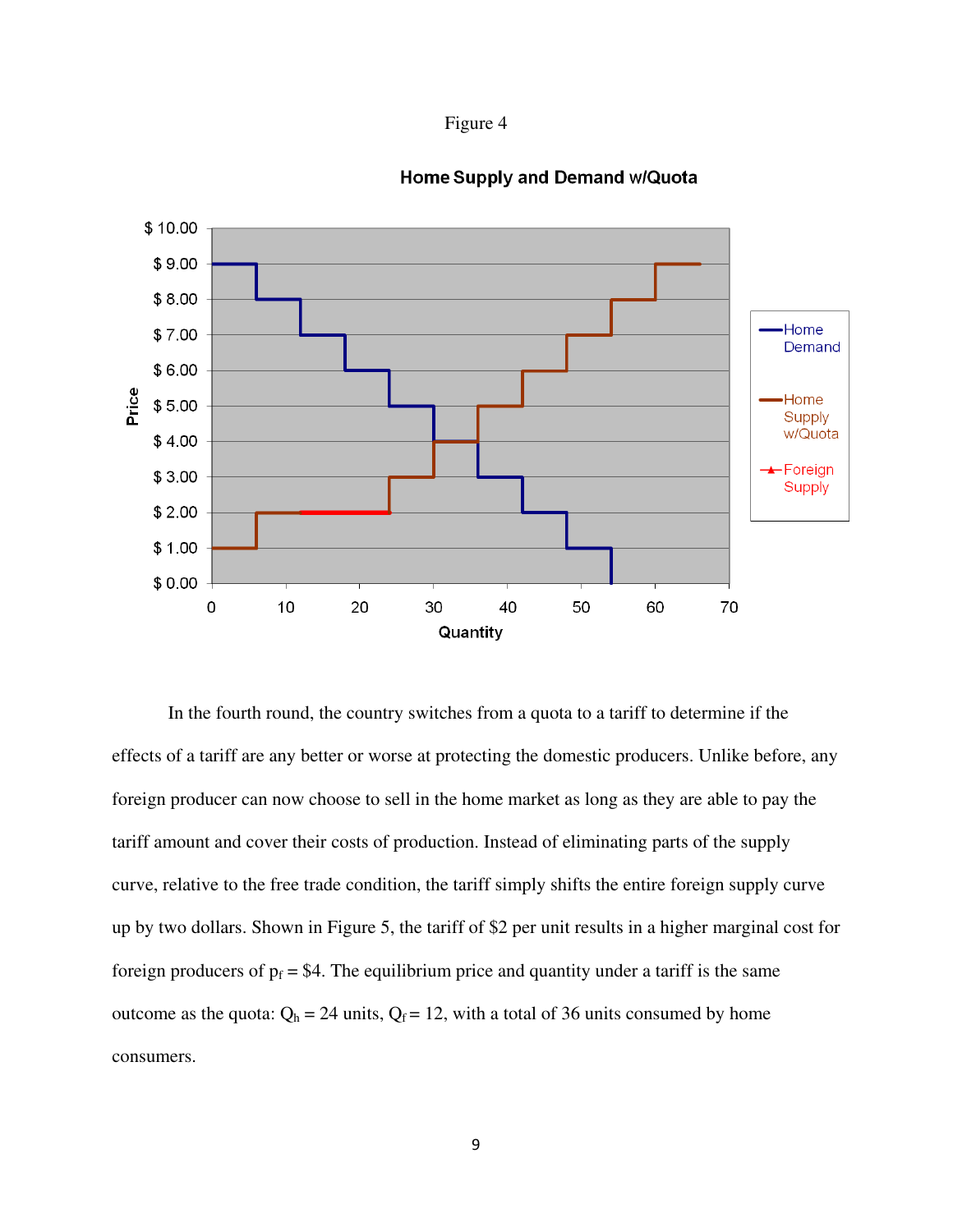



#### **Home Supply and Demand w/Tariff**

 In the fifth round, keeping the tariff in place, the instructor announces that all the home firms now merge their collective production abilities into a single non-price discriminating firm, so that the home market is now defined by a monopolist. Now all home producers collectively decide how much to produce, and, with this decision, the price at which they sell all units on the market. Home producers can collude to set a higher price than before. Although the home producer no longer faces domestic competition, it still faces competition from the foreign producers who pay a tariff to import their goods. Figure 5 again represents the theoretical outcome. If the home monopolist attempts to raise prices by restricting the number of units offered for sale, the foreign producers will simply increase the number of units sold in the home market by the corresponding amount.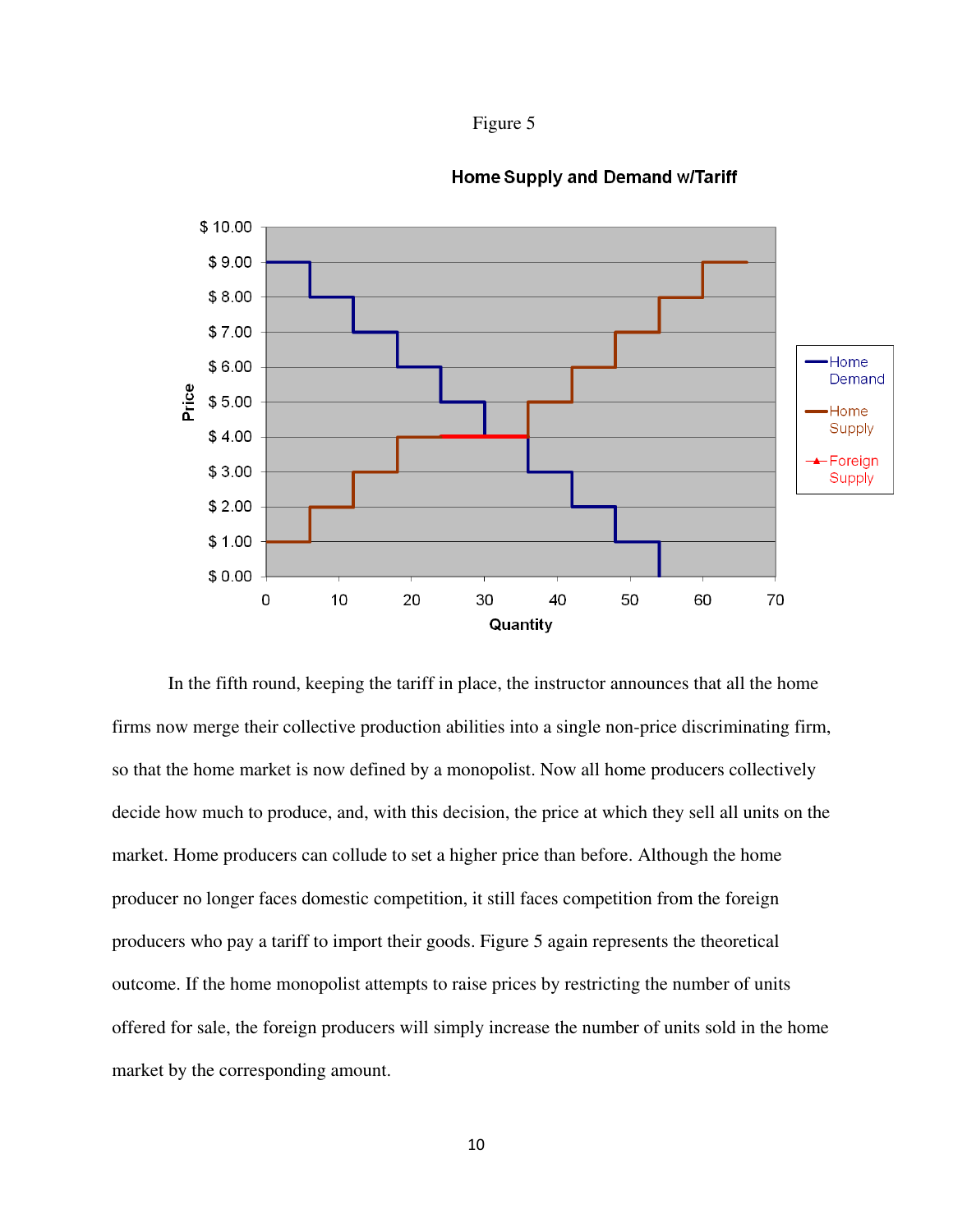Because the home monopolist faces a constant marginal revenue curve of \$4 regardless of the quantity they sell, they continue to operate as a competitive firm.

In the sixth round, the home government reverts to the import quota from round 3: each foreign producer may sell a maximum of two units in the home market. The total amount foreign producers can sell in the home country is  $Q_f = 12$ . Unlike with the tariff, once the foreigner suppliers exhaust their quota of 12 units, the home monopolist is sheltered by the quota. The remaining demand  $(D - 12 \text{ units})$ , shown in Figure 6, is subject to profit maximization of the monopolist. The monopolist sets its new marginal revenue curve equal to its marginal costs and will sell fewer units at a higher price than under a tariff. Given the monopolist's marginal revenue curve, the home monopolist restricts the quantity it sells on the market to somewhere between 12 and 18 units for a price of five dollars.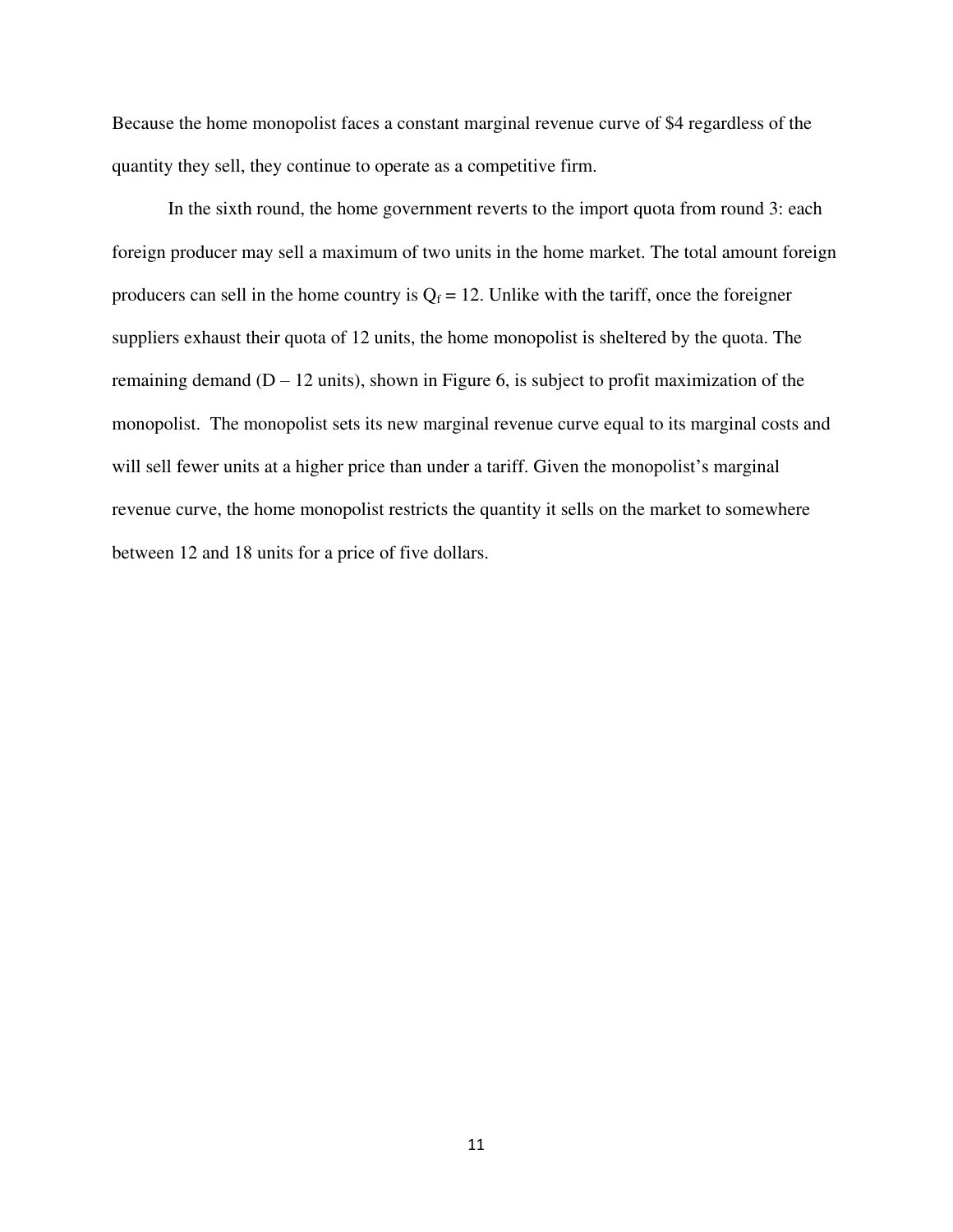Figure 6



Home Supply and Demand w/Quota and Imperfect Competition

 After the experiment, students can calculate the actual consumer surplus, producer surplus, and total gains from trade experienced in each period as well as the *expected* consumer surplus, producer surplus, and total gains from trade for each round. This exercise shows students how lowering trade barriers increases total gains from trade, how imposing a quota or tariff in a perfectly competitive market similarly lowers the total gains from trade, and how imposing a quota results in a greater reduction in the gains of trade than a tariff when the home market is defined by imperfect competition.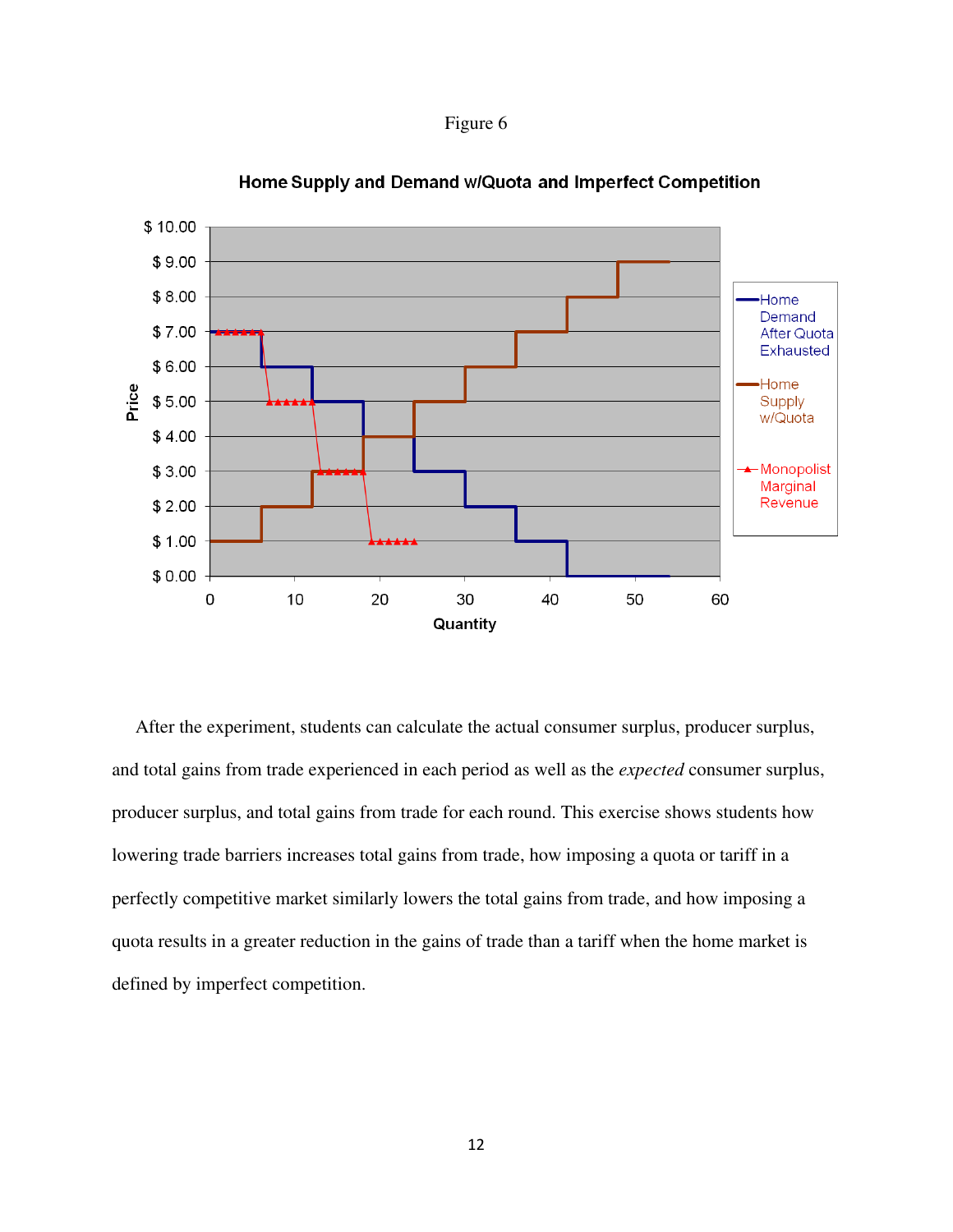#### **IV. Results from Initial Trial**

Table 1 below shows the results from the first trial of the classroom experiment. Following theory, in the move from autarky to free trade the price of widgets fell from 5.1 to 3.8 and the quantity of widgets exchanged increased from 24 to 34. In the move from open trade to a quota on foreign imports, again the results followed what theory would suggest: an increase in the home price from 3.8 to 4.5 and a decline in the quantity bought and sold in the home market from 34 to 24. The move from a quota to a tariff results in a small increase in the quantity, 24 to 27, and little to no change in the price.

|                  | Table 1: Price and Quantity Results from Experiment |                |                       |        |        |                 |
|------------------|-----------------------------------------------------|----------------|-----------------------|--------|--------|-----------------|
| Round            | Round                                               | Round          | Round                 | Round  | Round  | Round           |
|                  | 1                                                   | 2              | 3                     | 4      | 5      | 6               |
| Market Structure |                                                     |                | Perfectly Competitive |        |        | Home Monopolist |
| Trade Rules      | Autarky                                             | Open           | Quota                 | Tariff | Tariff | Quota           |
|                  |                                                     |                |                       |        |        |                 |
|                  |                                                     | Home Market    |                       |        |        |                 |
| Avg Price        | 5.146                                               | 3.838          | 4.521                 | 4.574  | 4.700  | 3.615           |
| Quantity         | 24                                                  | 34             | 24                    | 27     | 25     | 26              |
|                  |                                                     |                |                       |        |        |                 |
|                  |                                                     | Foreign Market |                       |        |        |                 |
| Avg Price        | 4.083                                               | 4.706          | 4.242                 | 4.375  | 4.262  | 3.940           |
| Quantity         | 30                                                  | 34             | 31                    | 24     | 21     | 25              |

Table 1: Price and Quantity Results from Experiment

Keeping the tariff in place in round 5, the market structure in the home country is changed from competitive to imperfectly competitive. This results in a small decline in the number of units exchanged, 27 to 25 and a small increase in the price 4.5 to 4.7. In round 6 the tariff is replaced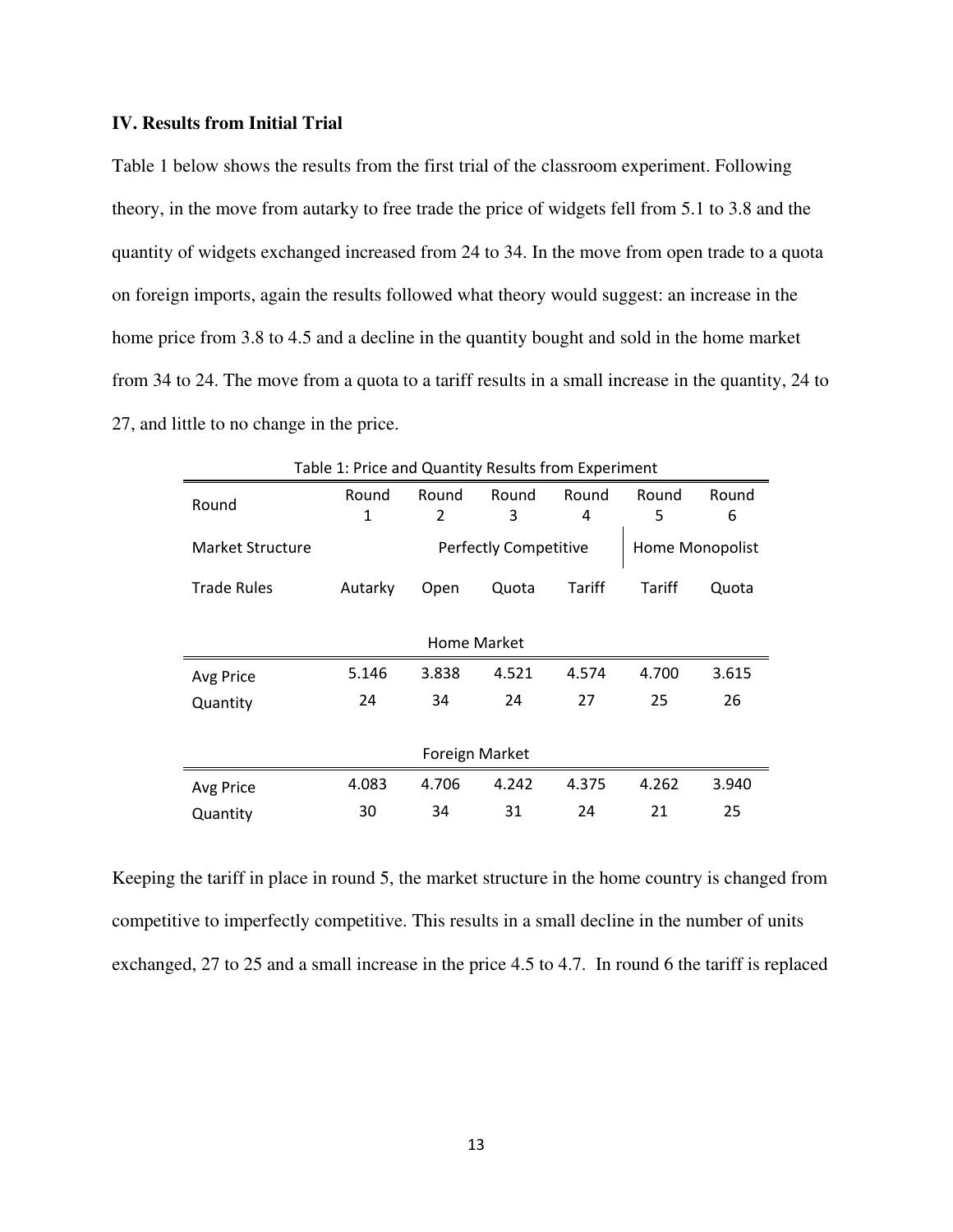by the same quota as imposed in round 3. In a result that disagrees with theory, the price fell substantially, from 4.7 to 3.6, while the quantity only increased by one from 25 to  $26<sup>4</sup>$ 

#### **V. Questions for Discussion**

- 1. When the trade barrier between the two countries was in place, what price and quantity does economic theory predict for the Home and Foreign Country, respectively? How closely did the experiment results reflect our theoretical hypothesis?
- 2. Assume that the trade barrier between the two countries is lifted, what price and quantity does economic theory predict for the Home and Foreign Country, respectively? How closely did the experiment results reflect our theoretical hypothesis?
- 3. How did buyers and sellers from each country view the opening of trade?
- 4. When the home country had many sellers how did the tariff alter incentives? How did the quota alter incentives? How closely did the experiment results reflect our theoretical hypothesis?
- 5. When the home country had one seller, how did the tariff alter incentives? How did the quota alter incentives? How closely did the experiment results reflect our theoretical hypothesis?

#### **VI. Follow-Up Assignment**

 $\overline{a}$ 

1. The World Trade Organization encourages countries, especially smaller countries, to replace many import quotas with tariffs. Why?

<sup>&</sup>lt;sup>4</sup> This result may be driven by the fact that in this initial trial I failed to instruct the home monopolist to behave as a non-price discriminating monopolist. Therefore, the single home monopolist varied their prices based on the buyers' willingness to pay and thus charged different prices to different consumers. In future trials, I will require the monopolist to offer a set price to all home buyers during each trading period.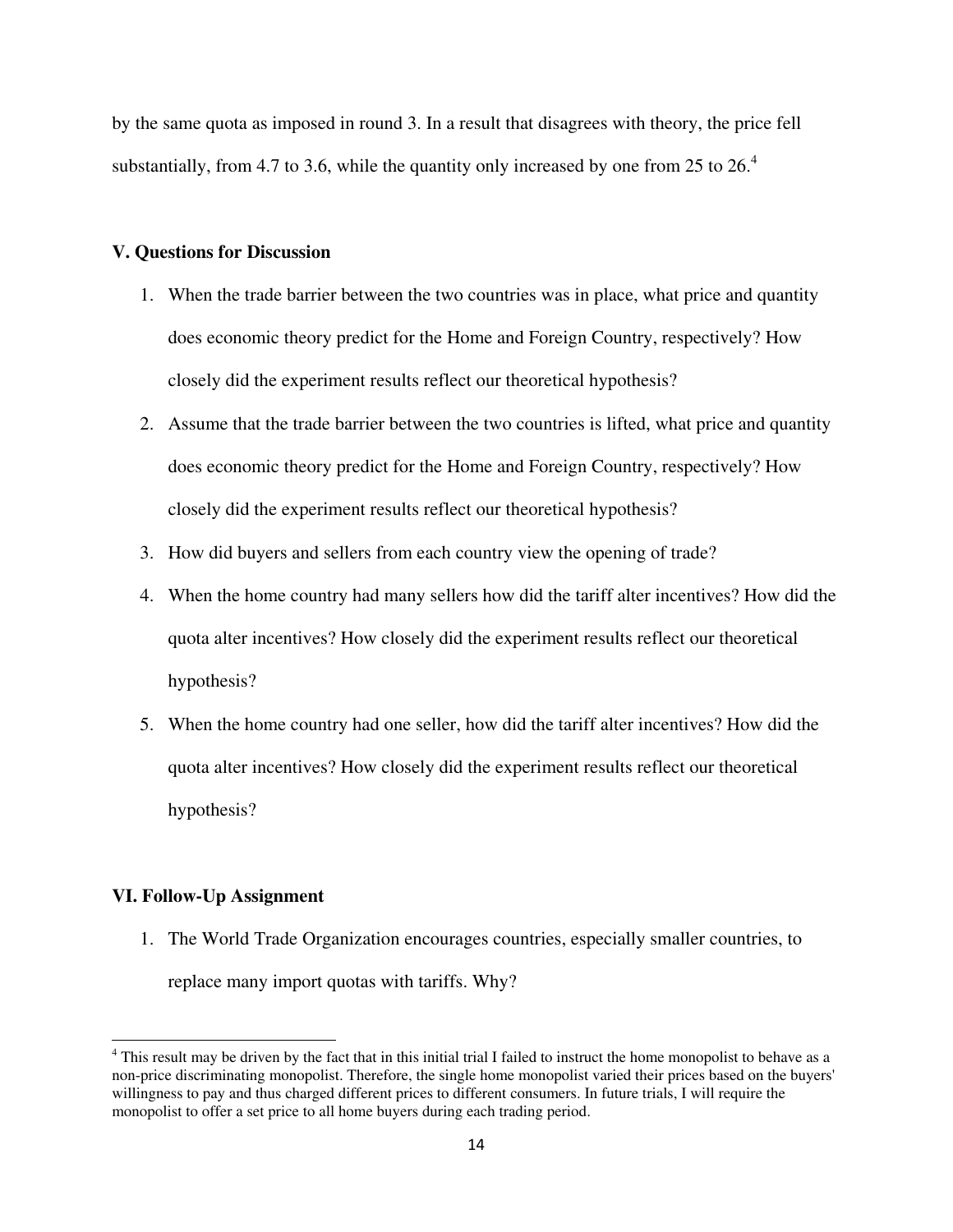Works Cited

Hazlett, Denise, (1999).Economics Experiments in the Classroom: an instructor's manual to accompany their undergraduate economics textbooks. Addison-Wesley.

Murphy, James (2004). "A simple program to conduct a hand-run double auction in the classroom." *Journal of Economic Education*, Online Section.Vol. 35, Number 2, page 212.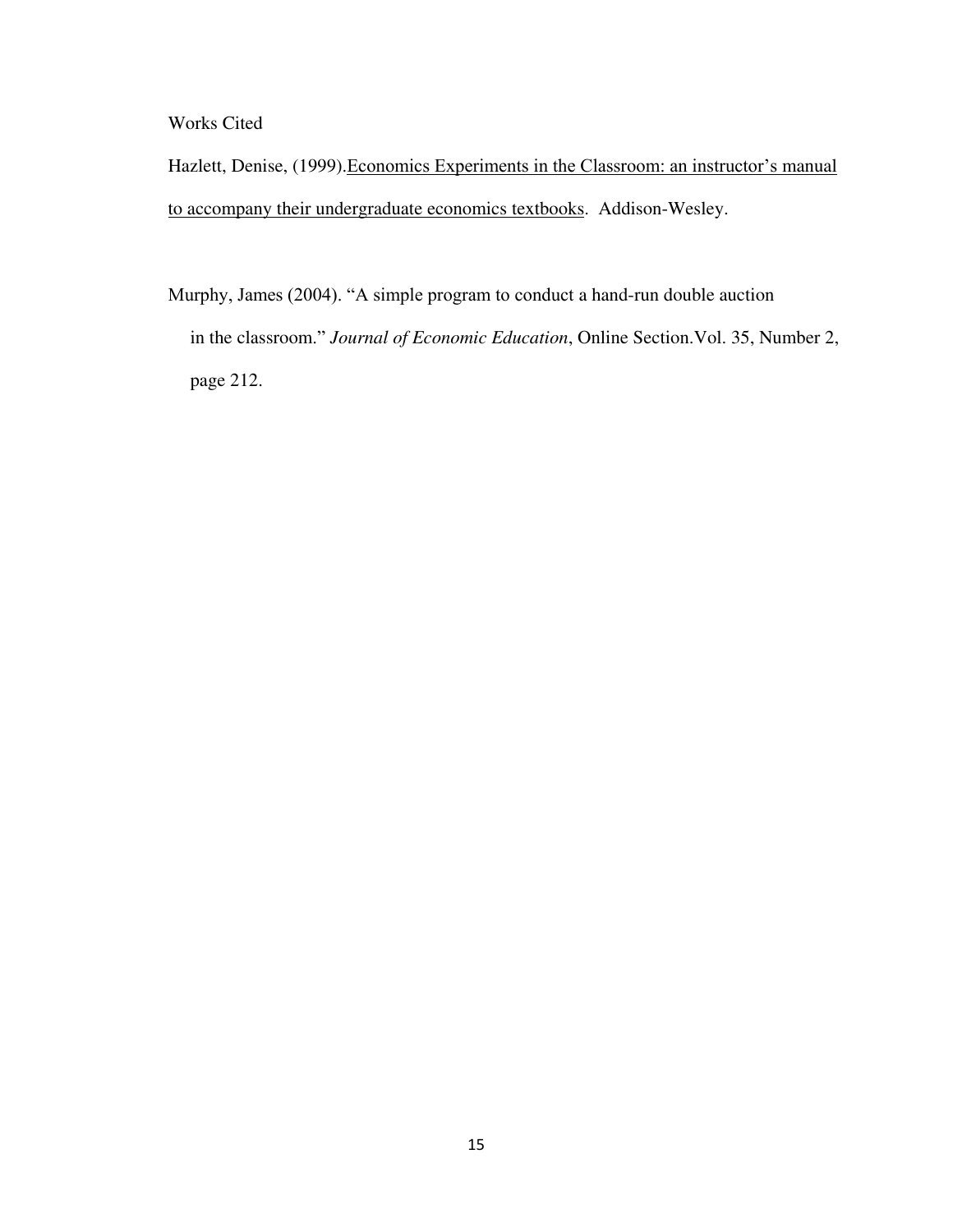#### Appendix: A

#### **INSTRUCTIONS FOR THE INTERNATIONAL TRADE EXPERIMENT**

You live in either the Home country or the Foreign country. Each country has a market for the hypothetical good called a widget. You are either a buyer or seller of widgets. Your private information sheet tells you which country you live in and whether you are a buyer or seller. A trade barrier exists between the Home country and the Foreign, so that you may trade only with people from your own country.

The experiment will consist of a series of market periods. In each period buyers and sellers will offer to buy and sell widgets based on the information sheet. No one may trade a fraction of a widget.

Those of you who are **buyers** have a set of values on your private information slip that tells you how much consuming a particular widget is worth to you. If you buy a widget, you earn the difference between the value of this widget and the price that you pay for that widget. For instance if the value of consuming the  $4<sup>th</sup>$  widget is 25 and the value of consuming the  $5<sup>th</sup>$  widget is 21, you would be willing to purchase the fourth widget for 22, but not the  $5<sup>th</sup>$ . You should negotiate for the lowest possible price, as long as that price is lower than your value for that widget. Never pay a higher price than what a widget is worth to you, or you would make a loss. If you do not buy a widget, you earn zero that period.

Those of you who are **sellers** have the production cost of each widget you produce on your private information slip. For instance if the cost of producing your  $4<sup>th</sup>$  unit is 1.0 and the cost of producing the  $5<sup>th</sup>$ is 1.5, then you would be willing to sell your  $4<sup>th</sup>$  unit for 1.2 but not your  $5<sup>th</sup>$ . If you sell a widget, you earn the difference between the price you receive for that widget and the cost of producing that widget. You should negotiate for the highest possible price, as long as that price is higher than your cost of producing that widget. Never sell a widget for a price lower than your cost of production, or you would make a loss. If you do not sell a widget, you earn zero for that period.

Buyers and sellers make trades using a double oral auction market. Buyers and sellers will mingle on the trading floor designated for their country. Buyers call out offers by saying, for example, "Buy at 15," which indicates willingness to buy a number of widgets at a price of 15. Similarly, sellers call out offers by saying, for example, "Sell at 45.5," which indicates willingness to sell a number of widgets at a price of 45.5. Any buyer may accept any seller's offer, and any seller may accept any buyer's offer, as long as both buyer and seller are from the same country.

When a buyer and seller have agreed on a price for one or more widgets, write down the price paid for each widget, the surplus gained from buying or selling each unit, the buyer's ID number or the seller's ID letter, and the country they are from on your sheet. For instance, if Buyer B1 agrees to purchase two units from Seller HF for four dollars each, Buyer B1 will fill out their sheet by listing the price paid for each unit, calculating the Consumer Surplus (CS) for each unit, listing the Seller ID, and listing the entire expenditures paid to this seller as well as the total number of units purchased from this seller. Buyer B1's sheet will then look like Figure A1.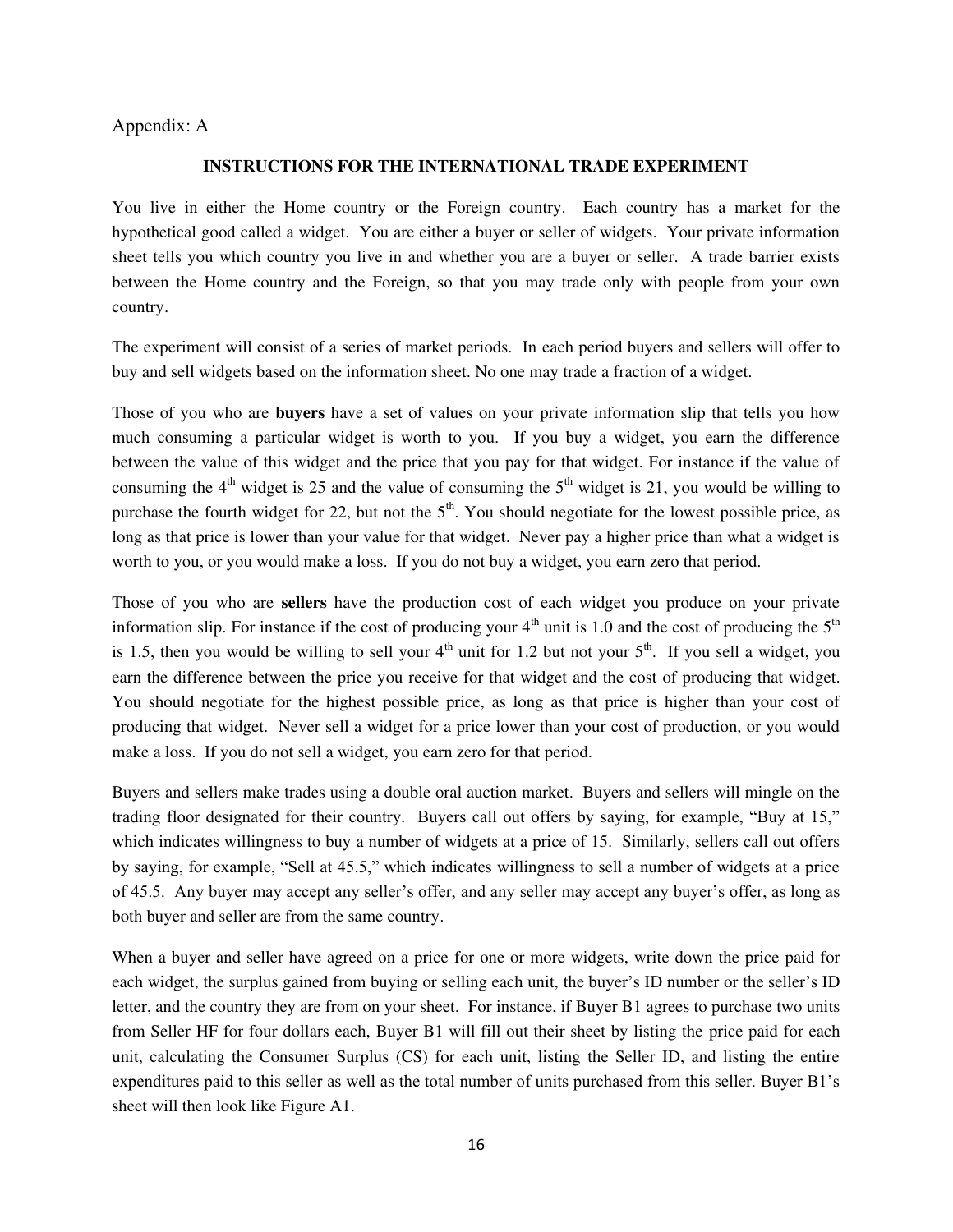Figure A1

# **Buyer Sheet**

\*Buyer B1 agrees to buy 2 units for \$4.00 each from Seller HF

|       |                 |       | Round <sub>1</sub> |           |                               |                                     |
|-------|-----------------|-------|--------------------|-----------|-------------------------------|-------------------------------------|
| Unit  | <b>MV</b>       | Price | CS                 | Seller ID | Total<br>Expend.<br>to Seller | Total<br>Quantity<br>from<br>Seller |
| 1st   | $\overline{6}$  | \$4   | \$5                | HF        |                               |                                     |
| 2nd   | 8               | \$4   | \$4                | HF        | \$8                           | $\mathbf{z}$                        |
| 3rd   | $\overline{1}$  |       |                    |           |                               |                                     |
| 4th   | $\underline{6}$ |       |                    |           |                               |                                     |
| 5th   | $\overline{5}$  |       |                    |           |                               |                                     |
| 6th   | $\overline{4}$  |       |                    |           |                               |                                     |
| 7th   | $\overline{3}$  |       |                    |           |                               |                                     |
| 8th   | $\overline{2}$  |       |                    |           |                               |                                     |
| 9th   | $\overline{1}$  |       |                    |           |                               |                                     |
| 10th  | $\overline{0}$  |       | \$9                |           |                               |                                     |
| Total |                 |       |                    |           |                               |                                     |

Given this exchange, Seller HF fills out their sheet by listing the price of each unit, the producer surplus generated from the exchange (Price – Marginal Cost (MC)), the Buyer ID, the total Revenue from Buyer B1, and the total quantity purchased by B1. Figure A2 shows the completed form.

#### Figure A2

# Seller Sheet

\*Seller HF agrees to sell 2 units for \$4.00 each to Buyer B1

|       |                |       | Round 1 |                 |                                |                                           |
|-------|----------------|-------|---------|-----------------|--------------------------------|-------------------------------------------|
| Unit  | <b>MC</b>      | Price | PS      | <b>Buyer ID</b> | Total<br>Rev.<br>from<br>Buyer | Total<br>Quantity<br>from<br><b>Buyer</b> |
| 1st   | $\overline{1}$ | \$4   | \$3     | <b>B1</b>       |                                |                                           |
| 2nd   | $\overline{2}$ | \$4   | \$2     | <b>B1</b>       | \$8                            | $\overline{2}$                            |
| 3rd   | $\overline{3}$ |       |         |                 |                                |                                           |
| 4th   | $\overline{4}$ |       |         |                 |                                |                                           |
| 5th   | $\overline{5}$ |       |         |                 |                                |                                           |
| 6th   | 6              |       |         |                 |                                |                                           |
| 7th   | $\overline{1}$ |       |         |                 |                                |                                           |
| 8th   | 8              |       |         |                 |                                |                                           |
| 9th   | 9              |       |         |                 |                                |                                           |
| 10th  | 10             |       |         |                 |                                |                                           |
| Total |                |       | \$5     |                 |                                |                                           |

Once you have entered your trade information, the buyer and seller may then continue to buy or sell from other sellers or buyers if they wish as long as they believe they are able to still sell or buy given their marginal cost or marginal value of a widget. Once you have finished, return to your seats and wait for the next trading period. Once everyone who wishes to has traded, I will then ask sellers to report their information so that I am able to record this information on the board for everyone to see. Then, I will start a new period, in which everyone again starts with zero units bought or sold.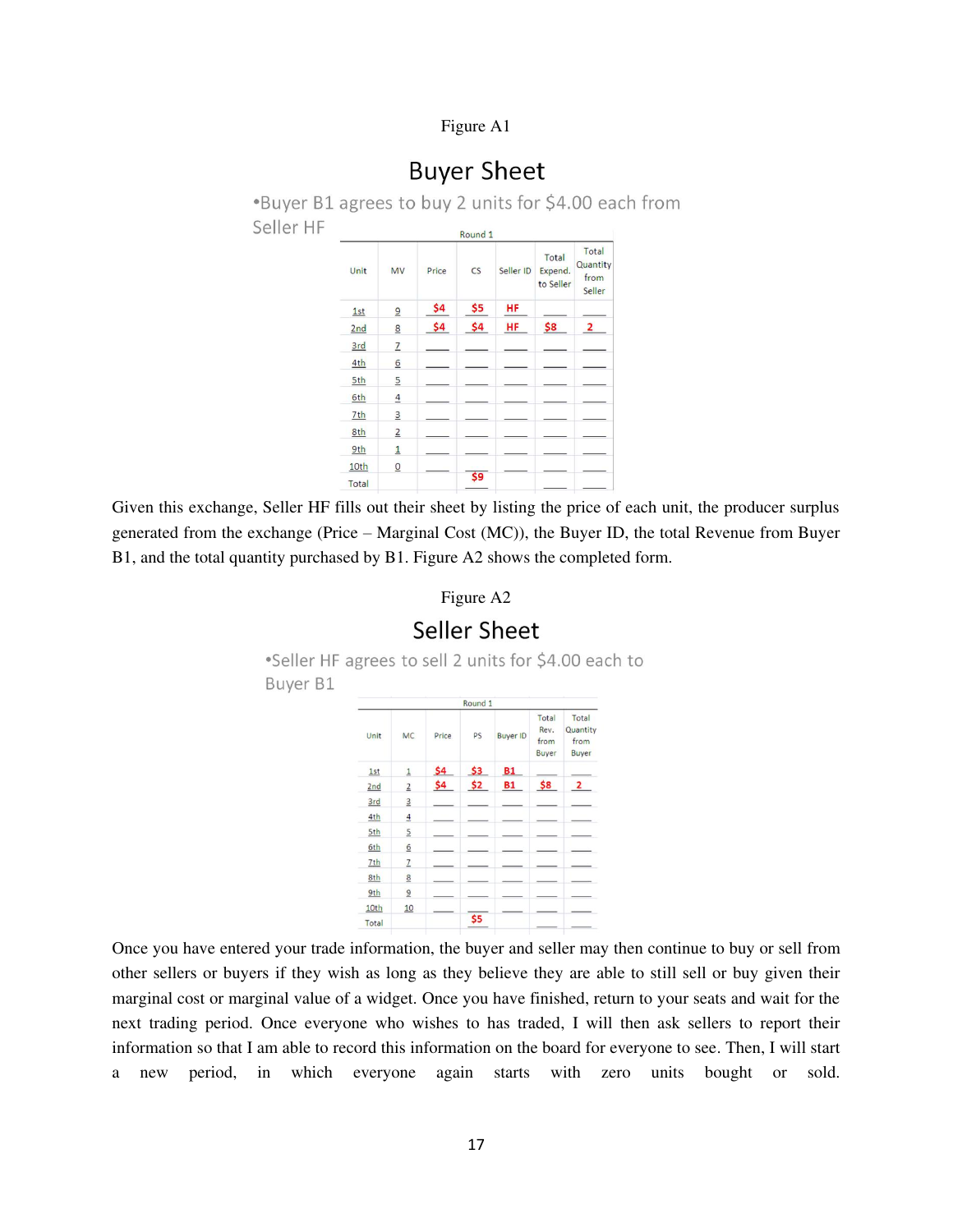Appendix B

| Seller Sheet    | Seller ID HOME A |       |         |                 |                                |                                    |       |                         |       |         |          |                                |                                    |       |                         |       |         |          |                                |                                           |       |                |       |         |          |                                |                                    |
|-----------------|------------------|-------|---------|-----------------|--------------------------------|------------------------------------|-------|-------------------------|-------|---------|----------|--------------------------------|------------------------------------|-------|-------------------------|-------|---------|----------|--------------------------------|-------------------------------------------|-------|----------------|-------|---------|----------|--------------------------------|------------------------------------|
|                 |                  |       | Round 1 |                 |                                |                                    |       |                         |       | Round 2 |          |                                |                                    |       |                         |       | Round 3 |          |                                |                                           |       |                |       | Round 4 |          |                                |                                    |
| Unit            | МC               | Price | PS      | <b>Buyer ID</b> | Total<br>Rev.<br>from<br>Buyer | Total<br>Quantity<br>from<br>Buyer | Unit  | MC                      | Price | PS      | Buyer ID | Total<br>Rev.<br>from<br>Buyer | Total<br>Quantity<br>from<br>Buyer | Unit  | MC                      | Price | PS      | Buyer ID | Total<br>Rev.<br>from<br>Buyer | Total<br><b>Quantity</b><br>from<br>Buyer | Unit  | MC             | Price | PS      | Buyer ID | Total<br>Rev.<br>from<br>Buyer | Total<br>Quantity<br>from<br>Buyer |
| 1st             | $\overline{1}$   |       |         |                 |                                |                                    | 1st   | $\overline{\mathbf{1}}$ |       |         |          |                                |                                    | 1st   | $\overline{\mathbf{1}}$ |       |         |          |                                |                                           | 1st   | $\overline{1}$ |       |         |          |                                |                                    |
| 2nd             | $\overline{2}$   |       |         |                 |                                |                                    | 2nd   | 2                       |       |         |          |                                |                                    | 2nd   | $\overline{2}$          |       |         |          |                                |                                           | 2nd   |                |       |         |          |                                |                                    |
| 3rd             | 3                |       |         |                 |                                |                                    | 3rd   | 3                       |       |         |          |                                |                                    | 3rd   | 3                       |       |         |          |                                |                                           | 3rd   | 3              |       |         |          |                                |                                    |
| 4th             |                  |       |         |                 |                                |                                    | 4th   | 4                       |       |         |          |                                |                                    | 4th   | 4                       |       |         |          |                                |                                           | 4th   |                |       |         |          |                                |                                    |
| 5th             | 5                |       |         |                 |                                |                                    | 5th   | 5                       |       |         |          |                                |                                    | 5th   | 5                       |       |         |          |                                |                                           | 5th   | 5              |       |         |          |                                |                                    |
| 6th             | 6                |       |         |                 |                                |                                    | 6th   | 6                       |       |         |          |                                |                                    | 6th   | 6                       |       |         |          |                                |                                           | 6th   | 6              |       |         |          |                                |                                    |
| <u>7th</u>      | $\overline{7}$   |       |         |                 |                                |                                    | 7th   | 7                       |       |         |          |                                |                                    | 2th   | 7                       |       |         |          |                                |                                           | 2th   | 7              |       |         |          |                                |                                    |
| 8th             | 8                |       |         |                 |                                |                                    | 8th   | 8                       |       |         |          |                                |                                    | 8th   | 8                       |       |         |          |                                |                                           | 8th   | 8              |       |         |          |                                |                                    |
| 9th             | $\underline{9}$  |       |         |                 |                                |                                    | 9th   | $\overline{9}$          |       |         |          |                                |                                    | 9th   | $\overline{9}$          |       |         |          |                                |                                           | 9th   | 9              |       |         |          |                                |                                    |
| <u>10th</u>     | 10               |       |         |                 |                                |                                    | 10th  | 10                      |       |         |          |                                |                                    | 10th  | 10                      |       |         |          |                                |                                           | 10th  | 10             |       |         |          |                                |                                    |
| Total           |                  |       |         |                 |                                |                                    | Total |                         |       |         |          |                                |                                    | Total |                         |       |         |          |                                |                                           | Total |                |       |         |          |                                |                                    |
|                 |                  |       | Round 5 |                 |                                |                                    |       |                         |       | Round 6 |          |                                |                                    |       |                         |       | Round 7 |          |                                |                                           |       |                |       | Round 8 |          |                                |                                    |
| Unit            | МC               | Price | PS      | Buyer ID        | Total<br>Rev.<br>from<br>Buyer | Total<br>Quantity<br>from<br>Buyer | Unit  | MC                      | Price | PS      | Buyer ID | Total<br>Rev.<br>from<br>Buyer | Total<br>Quantity<br>from<br>Buyer | Unit  | MC                      | Price | PS      | Buyer ID | Total<br>Rev.<br>from<br>Buyer | Total<br>Quantity<br>from<br>Buyer        | Unit  | МC             | Price | PS      | Buyer ID | Total<br>Rev.<br>from<br>Buyer | Total<br>Quantity<br>from<br>Buyer |
| 1st             | $\overline{1}$   |       |         |                 |                                |                                    | 1st   | 1                       |       |         |          |                                |                                    | 1st   | 1                       |       |         |          |                                |                                           | 1st   | $\overline{1}$ |       |         |          |                                |                                    |
| 2nd             | $\overline{2}$   |       |         |                 |                                |                                    | 2nd   | $\overline{2}$          |       |         |          |                                |                                    | 2nd   | $\overline{2}$          |       |         |          |                                |                                           | 2nd   | $\overline{2}$ |       |         |          |                                |                                    |
| 3rd             | $\overline{3}$   |       |         |                 |                                |                                    | 3rd   | $\overline{3}$          |       |         |          |                                |                                    | 3rd   | $\overline{3}$          |       |         |          |                                |                                           | 3rd   | $\overline{3}$ |       |         |          |                                |                                    |
| 4th             | $\overline{4}$   |       |         |                 |                                |                                    | 4th   | 4                       |       |         |          |                                |                                    | 4th   | 4                       |       |         |          |                                |                                           | 4th   | $\overline{4}$ |       |         |          |                                |                                    |
| 5th             | 5                |       |         |                 |                                |                                    | 5th   |                         |       |         |          |                                |                                    | 5th   | 5                       |       |         |          |                                |                                           | 5th   |                |       |         |          |                                |                                    |
| 6 <sub>th</sub> | 6                |       |         |                 |                                |                                    | 6th   | 6                       |       |         |          |                                |                                    | 6th   | 6                       |       |         |          |                                |                                           | 6th   | 6              |       |         |          |                                |                                    |
| <b>7th</b>      | $\overline{1}$   |       |         |                 |                                |                                    | 2th   |                         |       |         |          |                                |                                    | 2th   |                         |       |         |          |                                |                                           | 7th   |                |       |         |          |                                |                                    |
| 8th             | 8                |       |         |                 |                                |                                    | 8th   |                         |       |         |          |                                |                                    | 8th   | 8                       |       |         |          |                                |                                           | 8th   | 8              |       |         |          |                                |                                    |
| 9th             | $\overline{9}$   |       |         |                 |                                |                                    | 9th   |                         |       |         |          |                                |                                    | 9th   |                         |       |         |          |                                |                                           | 9th   | $\overline{9}$ |       |         |          |                                |                                    |
| 10th            | 10               |       |         |                 |                                |                                    | 10th  | 10                      |       |         |          |                                |                                    | 10th  | 10                      |       |         |          |                                |                                           | 10th  | 10             |       |         |          |                                |                                    |
| Total           |                  |       |         |                 |                                |                                    | Total |                         |       |         |          |                                |                                    | Total |                         |       |         |          |                                |                                           | Total |                |       |         |          |                                |                                    |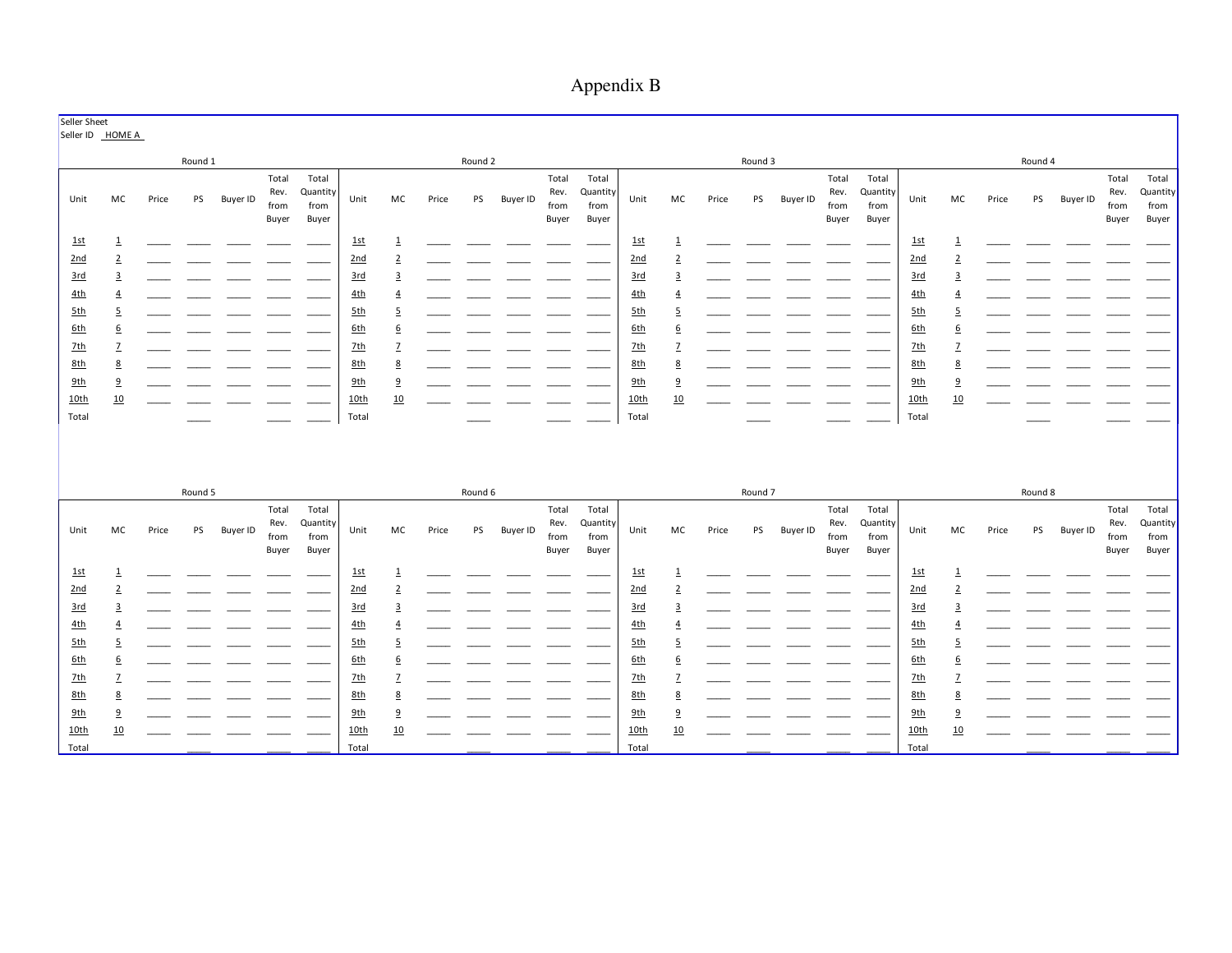|            |    |       | Round 1   |                                         |                                     |            |    |       | Round 2 |                                         |                                     |       |    |       | Round 3 |                                         |                                     |       |    |       | Round 4   |                                         |                                     |
|------------|----|-------|-----------|-----------------------------------------|-------------------------------------|------------|----|-------|---------|-----------------------------------------|-------------------------------------|-------|----|-------|---------|-----------------------------------------|-------------------------------------|-------|----|-------|-----------|-----------------------------------------|-------------------------------------|
| Unit       | MV | Price | <b>CS</b> | Total<br>Seller ID Expend.<br>to Seller | Total<br>Quantity<br>from<br>Seller | Unit       | MV | Price | CS      | Total<br>Seller ID Expend.<br>to Seller | Total<br>Quantity<br>from<br>Seller | Unit  | MV | Price | CS.     | Total<br>Seller ID Expend.<br>to Seller | Total<br>Quantity<br>from<br>Seller | Unit  | MV | Price | <b>CS</b> | Total<br>Seller ID Expend.<br>to Seller | Total<br>Quantity<br>from<br>Seller |
| 1st        |    |       |           |                                         |                                     | <u>1st</u> |    |       |         |                                         |                                     | 1st   |    |       |         |                                         |                                     | 1st   |    |       |           |                                         |                                     |
| 2nd        |    |       |           |                                         |                                     | <u>2nd</u> |    |       |         |                                         |                                     | 2nd   |    |       |         |                                         |                                     | 2nd   |    |       |           |                                         |                                     |
| 3rd        |    |       |           |                                         |                                     | 3rd        |    |       |         |                                         |                                     | 3rd   |    |       |         |                                         |                                     | 3rd   |    |       |           |                                         |                                     |
| 4th        |    |       |           |                                         |                                     | 4th        |    |       |         |                                         |                                     | 4th   |    |       |         |                                         |                                     | 4th   |    |       |           |                                         |                                     |
| 5th        |    |       |           |                                         |                                     | 5th        |    |       |         |                                         |                                     | 5th   |    |       |         |                                         |                                     | 5th   |    |       |           |                                         |                                     |
| <u>6th</u> |    |       |           |                                         |                                     | 6th        |    |       |         |                                         |                                     | 6th   |    |       |         |                                         |                                     | 6th   |    |       |           |                                         |                                     |
| <b>7th</b> |    |       |           |                                         |                                     | <b>7th</b> |    |       |         |                                         |                                     | 2th   |    |       |         |                                         |                                     | 7th   |    |       |           |                                         |                                     |
| <u>8th</u> |    |       |           |                                         |                                     | 8th        |    |       |         |                                         |                                     | 8th   |    |       |         |                                         |                                     | 8th   |    |       |           |                                         |                                     |
| 9th        |    |       |           |                                         |                                     | 9th        |    |       |         |                                         |                                     | 9th   |    |       |         |                                         |                                     | 9th   |    |       |           |                                         |                                     |
| 10th       |    |       |           |                                         |                                     | 10th       |    |       |         |                                         |                                     | 10th  |    |       |         |                                         |                                     | 10th  |    |       |           |                                         |                                     |
| Total      |    |       |           |                                         |                                     | Total      |    |       |         |                                         |                                     | Total |    |       |         |                                         |                                     | Total |    |       |           |                                         |                                     |

|            |    |       | Round 5   |                                         |                                     |            |    |       | Round 6 |                                         |                                     |       |    |       | Round 7 |                                         |                                     |            |    |       | Round 8 |                                         |                                     |
|------------|----|-------|-----------|-----------------------------------------|-------------------------------------|------------|----|-------|---------|-----------------------------------------|-------------------------------------|-------|----|-------|---------|-----------------------------------------|-------------------------------------|------------|----|-------|---------|-----------------------------------------|-------------------------------------|
| Unit       | MV | Price | <b>CS</b> | Total<br>Seller ID Expend.<br>to Seller | Total<br>Quantity<br>from<br>Seller | Unit       | MV | Price | CS      | Total<br>Seller ID Expend.<br>to Seller | Total<br>Quantity<br>from<br>Seller | Unit  | MV | Price | CS      | Total<br>Seller ID Expend.<br>to Seller | Total<br>Quantity<br>from<br>Seller | Unit       | MV | Price | CS      | Total<br>Seller ID Expend.<br>to Seller | Total<br>Quantity<br>from<br>Seller |
| <u>1st</u> |    |       |           |                                         |                                     | <u>1st</u> |    |       |         |                                         |                                     | 1st   |    |       |         |                                         |                                     | 1st        |    |       |         |                                         |                                     |
| 2nd        |    |       |           |                                         |                                     | 2nd        |    |       |         |                                         |                                     | 2nd   |    |       |         |                                         |                                     | 2nd        |    |       |         |                                         |                                     |
| 3rd        |    |       |           |                                         |                                     | 3rd        |    |       |         |                                         |                                     | 3rd   |    |       |         |                                         |                                     | 3rd        |    |       |         |                                         |                                     |
| <u>4th</u> |    |       |           |                                         |                                     | 4th        |    |       |         |                                         |                                     | 4th   |    |       |         |                                         |                                     | <u>4th</u> |    |       |         |                                         |                                     |
| <u>5th</u> |    |       |           |                                         |                                     | 5th        |    |       |         |                                         |                                     | 5th   |    |       |         |                                         |                                     | 5th        |    |       |         |                                         |                                     |
| <u>6th</u> |    |       |           |                                         |                                     | 6th        |    |       |         |                                         |                                     | 6th   |    |       |         |                                         |                                     | 6th        |    |       |         |                                         |                                     |
| <u>7th</u> |    |       |           |                                         |                                     | 7th        |    |       |         |                                         |                                     | 2th   |    |       |         |                                         |                                     | 2th        |    |       |         |                                         |                                     |
| <u>8th</u> |    |       |           |                                         |                                     | 8th        |    |       |         |                                         |                                     | 8th   |    |       |         |                                         |                                     | 8th        |    |       |         |                                         |                                     |
| 9th        |    |       |           |                                         |                                     | 9th        |    |       |         |                                         |                                     | 9th   |    |       |         |                                         |                                     | 9th        |    |       |         |                                         |                                     |
| 10th       |    |       |           |                                         |                                     | 10th       |    |       |         |                                         |                                     | 10th  |    |       |         |                                         |                                     | 10th       |    |       |         |                                         |                                     |
| Total      |    |       |           |                                         |                                     | Total      |    |       |         |                                         |                                     | Total |    |       |         |                                         |                                     | Total      |    |       |         |                                         |                                     |

Buyer Sheet Buyer ID Home 1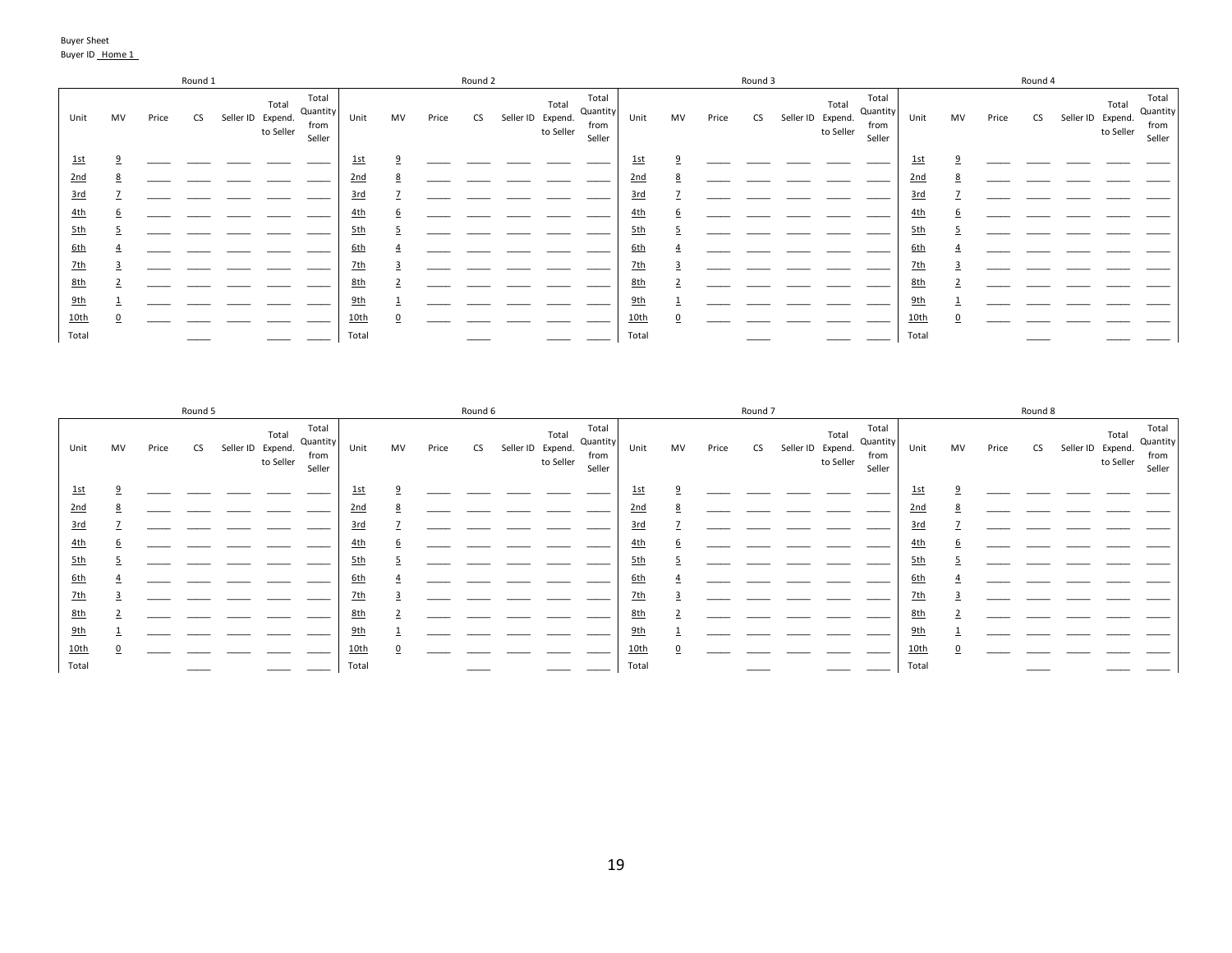Seller Sheet Seller ID Foreign S Round 1 Round 2 Round 3 Round 4 Total Total Total Total Total Total Total Total Quantit Rev. Quantit Rev. Quantit Rev. Quantit Rev. Unit МC Price PS Buyer ID Unit МC Price PS Buyer ID Unit МC Price **PS** Buyer ID Unit MC Price PS Buyer ID from y from from y from from y from from y from Buyer Buyer Buyer Buyer Buyer Buyer Buyer Buyer  $1st$  $1st$  $1st$  $1st$  $\overline{2}$  $\overline{2}$  $\overline{2}$  $\overline{2}$ 2nd  $\overline{2}$ 2nd  $\overline{2}$  $2nd$ 2nd  $\overline{2}$  $\overline{2}$  $3rd$  $3rd$  $3rd$  $3rd$  $\overline{2}$  $\overline{2}$  $\overline{2}$  $\overline{2}$  $4th$  $4th$  $4th$  $4th$  $\overline{2}$  $\overline{2}$  $\overline{2}$  $\overline{2}$  $5th$  $5th$  $5th$  $5th$  $\overline{2}$  $\overline{2}$  $\overline{2}$  $\overline{2}$ 6<sub>th</sub>  $\overline{2}$  $6th$  $\overline{2}$  $6th$  $\overline{2}$  $6th$  $\overline{2}$  $7th$  $7th$  $7th$  $7th$  $\overline{2}$  $\overline{2}$  $\overline{2}$  $\overline{2}$  $8th$  $8th$  $8th$  $8th$  $\overline{2}$  $\overline{2}$  $\overline{2}$  $\overline{2}$  $9th$  $9th$  $9th$  $9th$  $\overline{2}$  $\overline{2}$  $\overline{2}$  $\overline{2}$  $10th$ 10th  $10th$  $10th$  $\overline{2}$  $\overline{2}$  $\overline{2}$  $\overline{2}$  $11th$  $11th$  $11th$  $11th$  $\overline{2}$  $\overline{2}$  $\overline{2}$  $12th$  $\overline{2}$  $12th$  $12th$  $12th$  $\overline{2}$  $\overline{2}$  $13th$  $13th$  $13th$  $13th$  $\overline{2}$  $\overline{2}$  $\overline{2}$  $\overline{2}$ 14th 14th 14th  $14th$  $\overline{2}$  $\overline{2}$  $\overline{2}$  $\overline{2}$  $15<sub>th</sub>$  $15th$  $15th$  $15th$  $\overline{2}$  $\overline{2}$  $\overline{2}$  $\overline{2}$  $16th$  $16th$  $16th$  $16th$  $\overline{2}$  $\overline{2}$  $\overline{2}$  $\overline{2}$  $17th$  $\overline{2}$  $17th$  $\overline{2}$  $17th$  $\overline{2}$  $17th$  $\overline{2}$ 18th  $\overline{2}$  $18th$  $\overline{2}$ 18th  $\overline{2}$  $18th$  $\overline{2}$  $19th$ <u>19th</u>  $19th$  $19th$  $\overline{2}$  $\overline{2}$  $\overline{2}$  $\overline{2}$  $20th$  $\overline{2}$  $20th$  $\overline{2}$  $20th$  $\overline{2}$  $20th$  $\overline{2}$ Total Total Total Total Round 5 Round 6 Round<sub>7</sub> Round 8 Total Total Total Total Total Total Total Total Rev. Rev. Rev. Rev. Quantit Quantit Quantit Quantit PS Buyer ID Unit PS **Buyer ID** PS Buyer ID PS Buyer ID Unit МC Price МC Price Unit МC Price Unit МC Price from y from from y from from y from from y from Buyer Buyer Buyer Buyer Buyer Buyer **Buver** Buyer  $1st$  $1st$  $1st$  $1st$  $\overline{2}$  $\overline{2}$  $\overline{2}$  $\overline{2}$  $2nd$  $\overline{2}$  $2nd$  $\overline{2}$  $2nd$  $\overline{2}$  $2nd$  $\overline{2}$  $3rd$  $3rd$  $3rd$  $3rd$  $\overline{2}$  $\overline{2}$  $\overline{2}$  $\overline{2}$  $4th$  $4th$  $4th$  $4th$  $\overline{2}$  $\overline{2}$  $\overline{2}$  $\overline{2}$  $5th$  $5th$  $5th$  $5th$  $\overline{2}$  $\overline{2}$  $\overline{2}$  $\overline{2}$  $6th$  $6th$  $6th$  $6th$  $\overline{2}$  $\overline{2}$  $\overline{2}$  $\overline{2}$  $7th$  $\overline{2}$  $2th$  $\overline{2}$  $7th$  $\overline{2}$  $2th$  $\overline{2}$  $8th$  $8th$  $8th$  $8th$  $\overline{2}$  $\overline{2}$  $\overline{2}$  $\overline{2}$  $9th$  $9th$  $9th$  $9th$  $\overline{2}$  $\overline{2}$  $\overline{2}$  $\overline{2}$ 10th  $10th$  $10th$  $10th$  $\overline{2}$  $\overline{2}$  $\overline{2}$  $\overline{2}$  $11th$  $11th$  $11th$  $11th$  $\overline{\mathbf{2}}$  $\overline{2}$  $\overline{2}$  $12th$ 12th  $12th$  $12th$  $\overline{2}$  $\overline{2}$  $\overline{2}$  $\overline{2}$  $13th$  $13th$  $13th$  $13th$  $\overline{2}$  $\overline{2}$  $\overline{2}$  $\overline{2}$ 14th  $\overline{2}$ 14th  $\overline{2}$  $14th$  $\overline{2}$  $14th$  $\overline{2}$ 15th  $15th$  $15th$  $15th$  $\overline{2}$  $\overline{2}$  $\overline{2}$  $\overline{2}$  $16th$  $16th$  $16th$  $16th$  $\overline{2}$  $\overline{2}$  $\overline{2}$  $\overline{2}$  $17th$  $17th$  $17th$ 17th  $\overline{2}$  $\overline{2}$  $\overline{2}$  $\overline{2}$ 18th  $18th$  $\overline{2}$ 18th  $\overline{2}$ 18th  $\overline{2}$  $\overline{2}$  $19th$  $19th$  $19th$  $19th$  $\overline{2}$  $\overline{2}$  $\overline{2}$  $\overline{2}$  $20th$  $20th$  $20th$  $20th$  $\overline{2}$  $\overline{2}$  $\overline{2}$  $\overline{2}$ 

Total

Total

Total

Total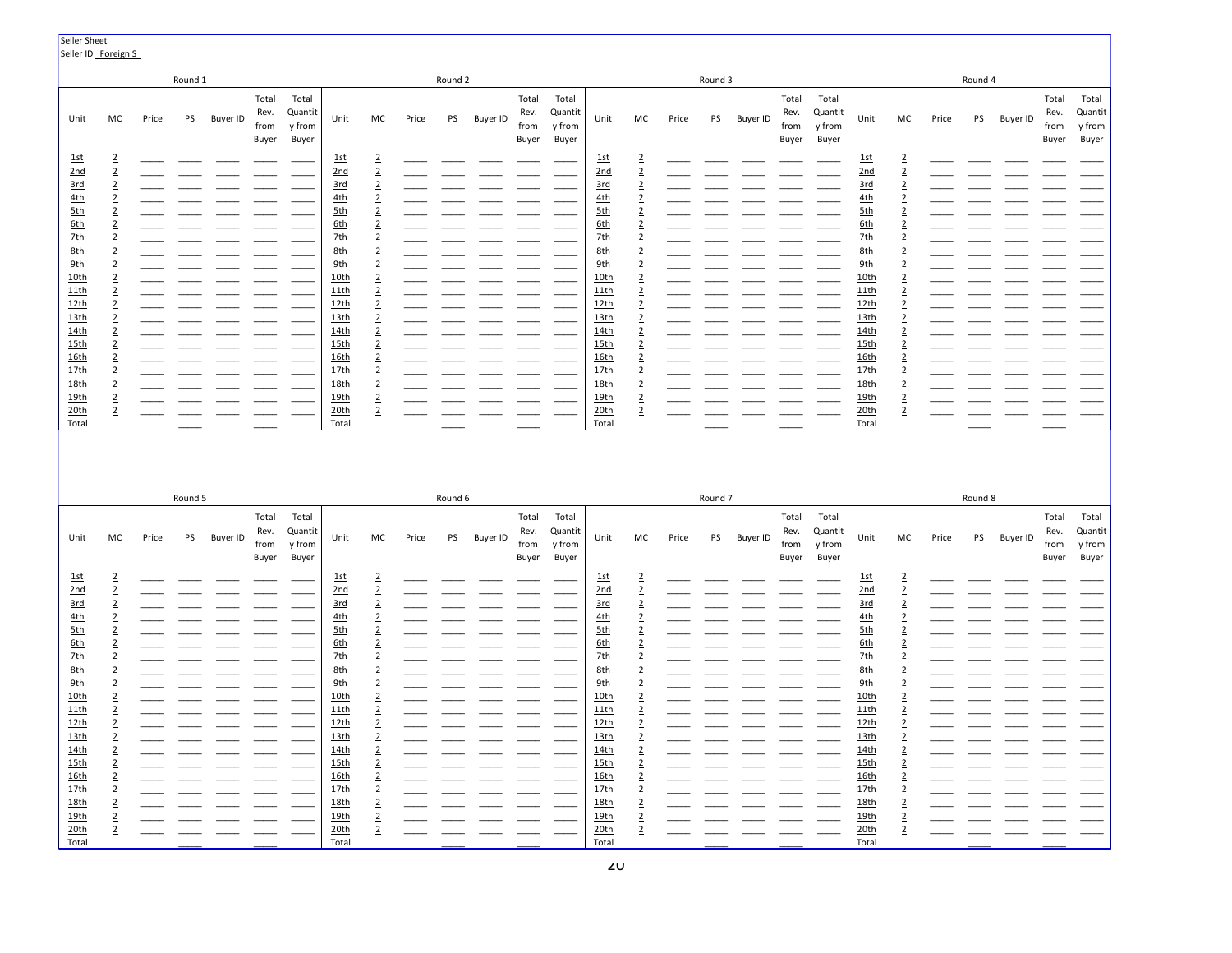#### Buyer Sheet

#### Buyer ID Foreign 1

|            |    |       | Round 1 |                                         |                                     |       |    |       | Round 2 |                                         |                                     |             |    |       | Round 3 |                                         |                                     |            |    |       | Round 4 |                                         |                                     |
|------------|----|-------|---------|-----------------------------------------|-------------------------------------|-------|----|-------|---------|-----------------------------------------|-------------------------------------|-------------|----|-------|---------|-----------------------------------------|-------------------------------------|------------|----|-------|---------|-----------------------------------------|-------------------------------------|
| Unit       | MV | Price | CS      | Total<br>Seller ID Expend.<br>to Seller | Total<br>Quantity<br>from<br>Seller | Unit  | MV | Price | CS      | Total<br>Seller ID Expend.<br>to Seller | Total<br>Quantity<br>from<br>Seller | Unit        | MV | Price | CS      | Total<br>Seller ID Expend.<br>to Seller | Total<br>Quantity<br>from<br>Seller | Unit       | MV | Price | CS      | Total<br>Seller ID Expend.<br>to Seller | Total<br>Quantity<br>from<br>Seller |
| 1st        |    |       |         |                                         |                                     | 1st   |    |       |         |                                         |                                     | <u>1st</u>  |    |       |         |                                         |                                     | 1st        |    |       |         |                                         |                                     |
| 2nd        |    |       |         |                                         |                                     | 2nd   |    |       |         |                                         |                                     | 2nd         |    |       |         |                                         |                                     | 2nd        |    |       |         |                                         |                                     |
| 3rd        |    |       |         |                                         |                                     | 3rd   |    |       |         |                                         |                                     | 3rd         |    |       |         |                                         |                                     | 3rd        |    |       |         |                                         |                                     |
| 4th        |    |       |         |                                         |                                     | 4th   |    |       |         |                                         |                                     | 4th         |    |       |         |                                         |                                     | <u>4th</u> |    |       |         |                                         |                                     |
| 5th        |    |       |         |                                         |                                     | 5th   |    |       |         |                                         |                                     | 5th         |    |       |         |                                         |                                     | 5th        |    |       |         |                                         |                                     |
| 6th        |    |       |         |                                         |                                     | 6th   |    |       |         |                                         |                                     | 6th         |    |       |         |                                         |                                     | 6th        |    |       |         |                                         |                                     |
| <b>7th</b> |    |       |         |                                         |                                     | 2th   |    |       |         |                                         |                                     | 2th         |    |       |         |                                         |                                     | 2th        |    |       |         |                                         |                                     |
| 8th        |    |       |         |                                         |                                     | 8th   |    |       |         |                                         |                                     | 8th         |    |       |         |                                         |                                     | 8th        |    |       |         |                                         |                                     |
| 9th        |    |       |         |                                         |                                     | 9th   |    |       |         |                                         |                                     | 9th         |    |       |         |                                         |                                     | 9th        |    |       |         |                                         |                                     |
| 10th       |    |       |         |                                         |                                     | 10th  |    |       |         |                                         |                                     | <u>10th</u> |    |       |         |                                         |                                     | 10th       |    |       |         |                                         |                                     |
| Total      |    |       |         |                                         |                                     | Total |    |       |         |                                         |                                     | Total       |    |       |         |                                         |                                     | Total      |    |       |         |                                         |                                     |

|            |    |       | Round 5 |                                         |                                     |            |    |       | Round 6 |                                         |                                     |             |          |       | Round 7   |                                         |                                     |       |    |       | Round 8   |                                         |                                     |
|------------|----|-------|---------|-----------------------------------------|-------------------------------------|------------|----|-------|---------|-----------------------------------------|-------------------------------------|-------------|----------|-------|-----------|-----------------------------------------|-------------------------------------|-------|----|-------|-----------|-----------------------------------------|-------------------------------------|
| Unit       | MV | Price | CS      | Total<br>Seller ID Expend.<br>to Seller | Total<br>Quantity<br>from<br>Seller | Unit       | MV | Price | CS      | Total<br>Seller ID Expend.<br>to Seller | Total<br>Quantity<br>from<br>Seller | Unit        | MV       | Price | <b>CS</b> | Total<br>Seller ID Expend.<br>to Seller | Total<br>Quantity<br>from<br>Seller | Unit  | MV | Price | <b>CS</b> | Total<br>Seller ID Expend.<br>to Seller | Total<br>Quantity<br>from<br>Seller |
| <u>1st</u> |    |       |         |                                         |                                     | <u>1st</u> |    |       |         |                                         |                                     | 1st         | $\Omega$ |       |           |                                         |                                     | 1st   |    |       |           |                                         |                                     |
| 2nd        | 8  |       |         |                                         |                                     | 2nd        |    |       |         |                                         |                                     | 2nd         | ŏ        |       |           |                                         |                                     | 2nd   |    |       |           |                                         |                                     |
| 3rd        |    |       |         |                                         |                                     | 3rd        |    |       |         |                                         |                                     | 3rd         |          |       |           |                                         |                                     | 3rd   |    |       |           |                                         |                                     |
| <u>4th</u> |    |       |         |                                         |                                     | 4th        |    |       |         |                                         |                                     | 4th         |          |       |           |                                         |                                     | 4th   |    |       |           |                                         |                                     |
| 5th        |    |       |         |                                         |                                     | 5th        |    |       |         |                                         |                                     | 5th         |          |       |           |                                         |                                     | 5th   |    |       |           |                                         |                                     |
| <u>6th</u> |    |       |         |                                         |                                     | 6th        |    |       |         |                                         |                                     | 6th         |          |       |           |                                         |                                     | 6th   |    |       |           |                                         |                                     |
| 2th        |    |       |         |                                         |                                     | 7th        |    |       |         |                                         |                                     | 7th         |          |       |           |                                         |                                     | 7th   |    |       |           |                                         |                                     |
| <u>8th</u> |    |       |         |                                         |                                     | 8th        |    |       |         |                                         |                                     | 8th         |          |       |           |                                         |                                     | 8th   |    |       |           |                                         |                                     |
| 9th        |    |       |         |                                         |                                     | 9th        |    |       |         |                                         |                                     | 9th         |          |       |           |                                         |                                     | 9th   |    |       |           |                                         |                                     |
| 10th       |    |       |         |                                         |                                     | 10th       |    |       |         |                                         |                                     | <u>10th</u> |          |       |           |                                         |                                     | 10th  |    |       |           |                                         |                                     |
| Total      |    |       |         |                                         |                                     | Total      |    |       |         |                                         |                                     | Total       |          |       |           |                                         |                                     | Total |    |       |           |                                         |                                     |

Total  $\bot$  , the local  $\bot$  and  $\bot$  and  $\bot$  and  $\bot$  and  $\bot$  and  $\bot$  and  $\bot$